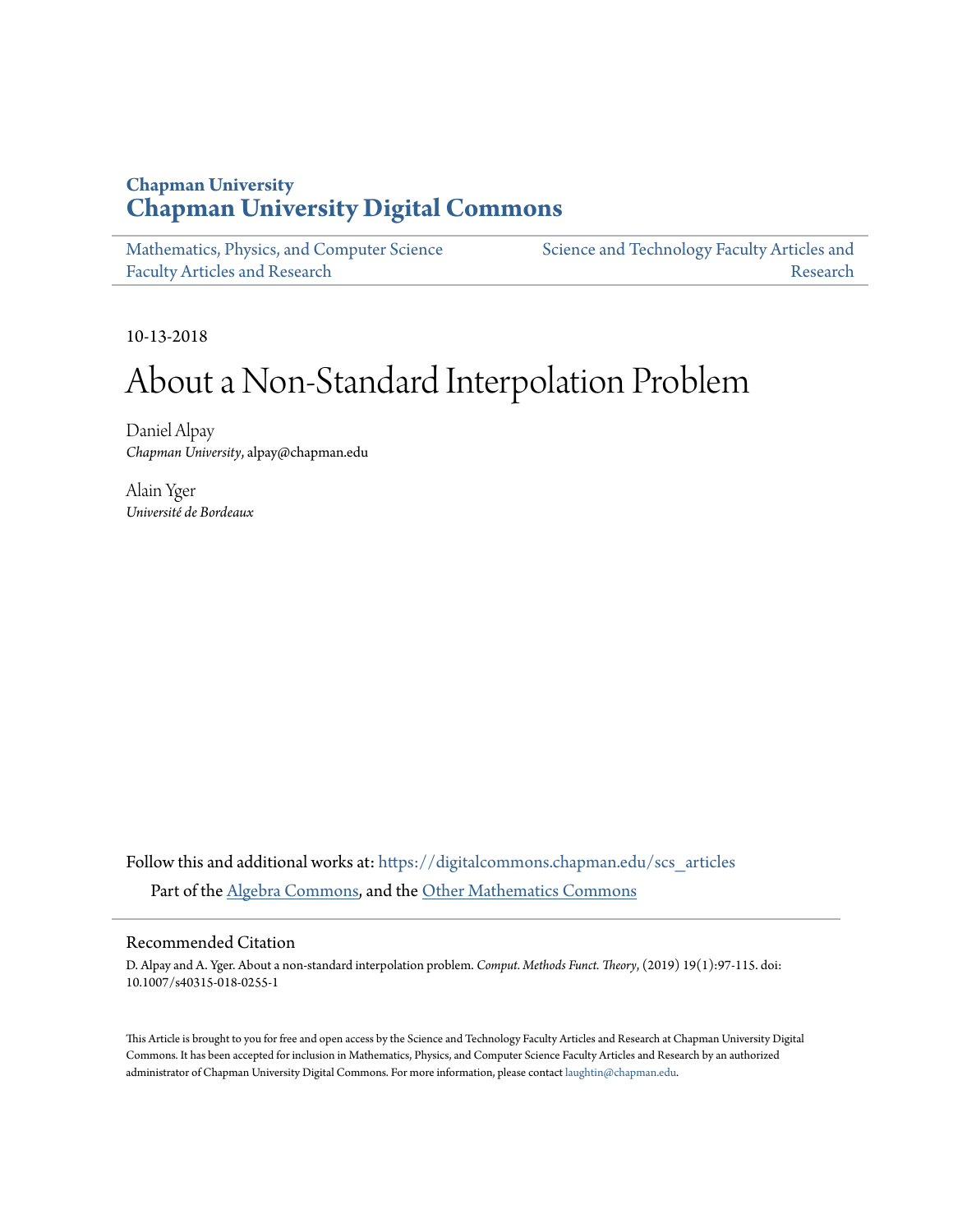# About a Non-Standard Interpolation Problem

# **Comments**

This is a pre-copy-editing, author-produced PDF of an article accepted for publication in *Computational Methods and Function Theory*, volume 19, issue 1, in 2019 following peer review. The final publication is available at Springer via [DOI: 10.1007/s40315-018-0255-1](https://doi.org/10.1007/s40315-018-0255-1).

**Copyright** Springer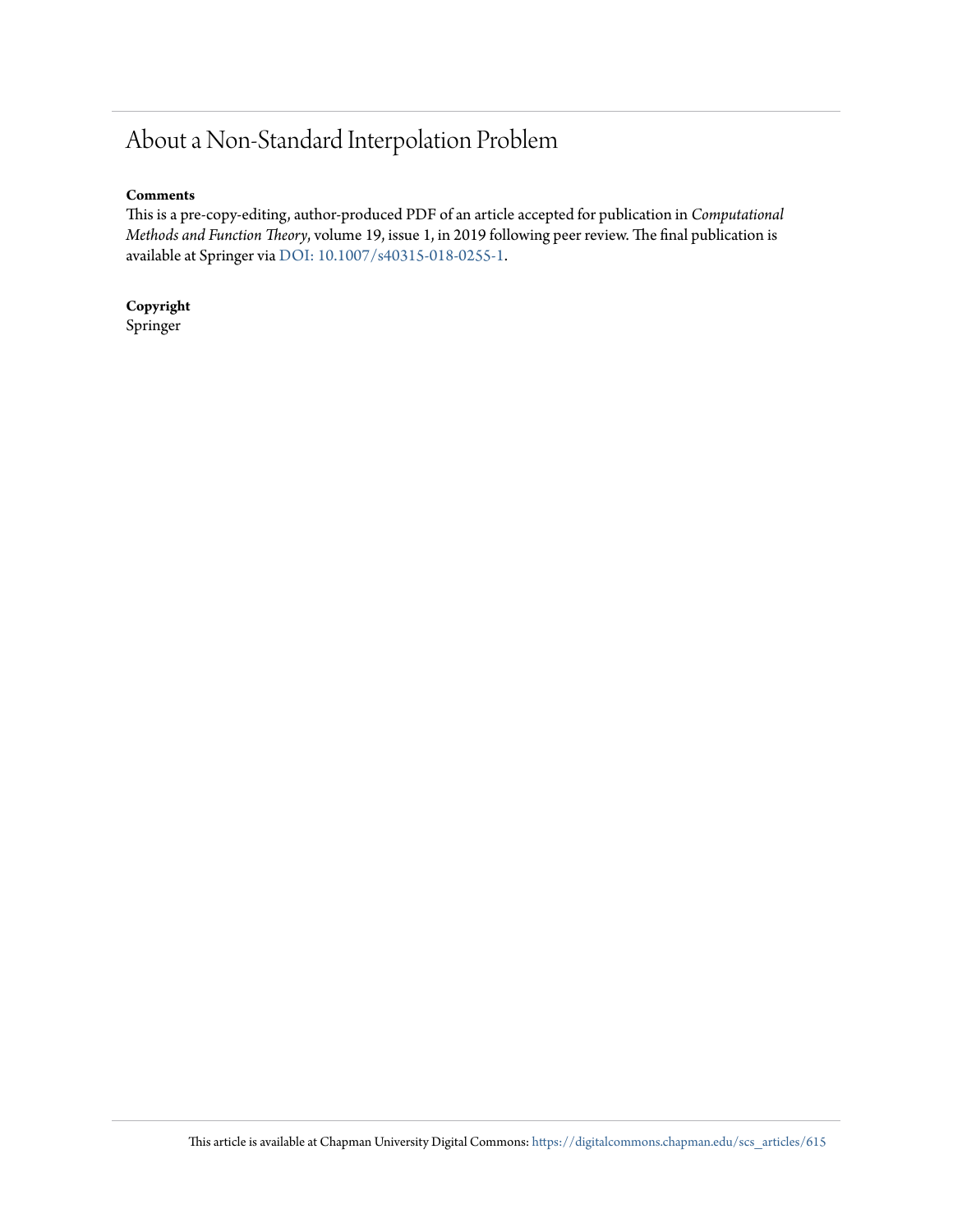#### ABOUT A NON-STANDARD INTERPOLATION PROBLEM

#### DANIEL ALPAY AND ALAIN YGER

Abstract. Using algebraic methods, and motivated by the one variable case, we study a multipoint interpolation problem in the setting of several complex variables. The duality realized by the residue generator associated with an underlying Gorenstein algebra, using the Lagrange interpolation polynomial, plays a key role in the arguments.

#### CONTENTS

| 1. Introduction                                                                |    |
|--------------------------------------------------------------------------------|----|
| 2. Zero dimensional polynomials ideals in $\mathbb{C}[s_1, , s_n]$ and duality | 2  |
| 3. Cauchy-Weil's integral representation formula and Lagrange interpolation    | 6  |
| 4. Two non-standard interpolation problems                                     | 9  |
| 5. Conclusions                                                                 | 13 |
| References                                                                     |    |
|                                                                                |    |

#### 1. Introduction

<span id="page-2-0"></span>In [\[3\]](#page-15-1) the following multipoint interpolation problem was considered:

**Problem 1.1.** Given complex numbers  $a_{j,k}$   $(j = 1, \ldots, m$  and  $k = 0, \ldots, \mu_j - 1)$ and c, describe the set of all functions f analytic in a neighborhood  $\Omega$  of the points  $w_1, \ldots, w_m$  and such that

<span id="page-2-1"></span>
$$
\sum_{j=1}^{m} \sum_{k=0}^{\mu_j - 1} a_{j,k} f^{(k)}(w_j) = c \tag{1.1}
$$

Note that if f solves  $(1.1)$  so does  $f + ph$ , where

<span id="page-2-2"></span>
$$
p(z) = \prod_{j=1}^{n} (z - w_j)^{\mu_j}, \qquad N = \sum_{j=0}^{m} \mu_j.
$$
 (1.2)

In other words one can work in the ideal  $H(\Omega)/((p)$ . In [\[3\]](#page-15-1) one used a different approach and a key tool to solve the above problem was to represent any function analytic in  $\Omega$ in the form

$$
f(z) = \sum_{\nu=0}^{N-1} z^{\nu} f_{\nu}(p(z)),
$$
\n(1.3)

and  $f_0, \ldots, f_{N-1}$  are analytic in a neighborhood of the origin. This representation allows to reduce condition [\(1.1\)](#page-2-1) to a tangential interpolation condition at the origin for the  $\mathbb{C}^N$ -valued function  $F = \begin{bmatrix} f_0 & \cdots & f_{N-1} \end{bmatrix}^t$ .

Date: May 16, 2017.

<sup>2010</sup> Mathematics Subject Classification. Primary 32A27; Secondary 13P.

Key words and phrases. Residue theory; interpolation.

The authors thank the Foster G. and Mary McGaw Professorship in Mathematical Sciences, which supported this research.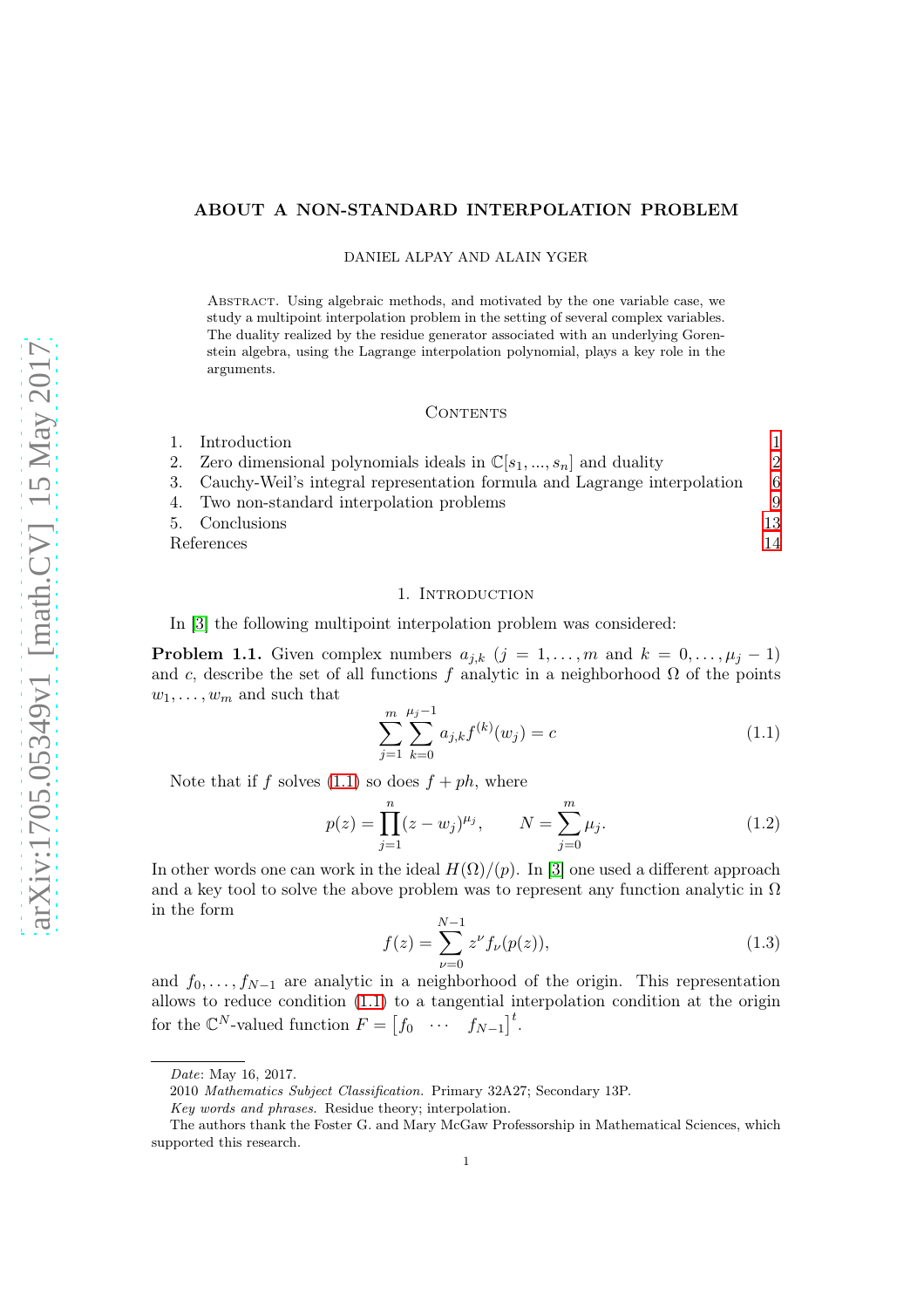#### 2 D. ALPAY AND YGER

In the present paper we study the counterpart of the previous interpolation problem in the setting of several complex variables, see Problems [4.1](#page-10-1) and [4.2](#page-11-0) below. We now replace the polynomial [\(1.2\)](#page-2-2) by a zero-dimensional ideal in  $\mathbb{C}[s]$  generated by n polynomials  $p_1, \ldots, p_n$ , and characterize the elements in the corresponding quotient space in terms of a duality realized by the residue generator associated with the Gorenstein algebra  $\mathbb{C}[s]/(p)$ , using the Lagrange interpolation polynomial (see [\(3.4\)](#page-9-0) for the latter). This allows to define local coordinates and then translate the interpolation condition into an hyperplan condition in terms of these coordinates. Thus both in the one variable approach of  $[3]$  and in the present work one reduces condition  $(1.1)$  to a single interpolation condition.

# <span id="page-3-0"></span>2. ZERO DIMENSIONAL POLYNOMIALS IDEALS IN  $\mathbb{C}[s_1, ..., s_n]$  and duality

**Notations.** In the polynomial algebra  $\mathbb{C}[s]$  ( $s = (s_1, ..., s_n)$ ), one will denote, for any  $\beta \in \mathbb{N}^n$  as  $s^{\beta}$  the monomial  $s_1^{\beta_1}$  $\beta_1^{\beta_1} \dots \beta_n^{\beta_n}$ . Given two elements  $\ell$  and  $\ell'$  in  $\mathbb{N}^n$ , by  $\ell \prec \ell'$ , we mean  $\ell_j \leq \ell'_j$  for any  $j = 1, ..., n$ . We also denote  $|\ell| := \ell_1 + \cdots + \ell_n$  and  $\ell! := \ell_1! \cdots \ell_n!$ .

A polynomial ideal  $(p) = (p_1, ..., p_M)$  in  $\mathbb{C}[s]$  is said to be *zero-dimensional* if its zero set  $p^{-1}(0) = \{ \zeta \in \mathbb{C}^n : p_1(\zeta) = \cdots = p_M(\zeta) = 0 \}$  is non-empty and discrete, hence finite since it is an algebraic subvariety in the affine space  $\mathbb{A}_{\mathbb{C}}^n$ . When additionally the number of polynomial generators equals the dimension, that is  $M = n$ , the set of generators  $(p_1, ..., p_n)$  is said to define a discrete complete intersection in  $\mathbb{C}^n$  (or, equivalently, the sequence  $(p_1, ..., p_n)$  is a *quasi-regular sequence* in  $\mathbb{C}[s]$ .

It is equivalent to say that  $(p) = (p_1, ..., p_M)$  is zero-dimensional and that the Cvector space  $\mathbb{C}[s]/(p)$  is finitely dimensional, with

$$
\dim_{\mathbb{C}}(\mathbb{C}[\boldsymbol{s}]/(\boldsymbol{p}))=N(\boldsymbol{p})\leq d_1d_2\cdots d_n
$$

 $(\text{provided } d_2 = \deg p_2 \geq d_3 = \deg p_3 \geq \cdots \geq d_M = \deg p_M \geq d_1 = \deg p_1)$ ; this follows from Bézout geometric theorem. In order to construct a monomial basis  $\mathscr{B}_{\mathbb{C}[\boldsymbol{s}]/(\boldsymbol{p})}^{\prec \prec} = \{\dot{\boldsymbol{s}}^{\beta_k} \, ; \, k = 0, ..., N(\boldsymbol{p}) - 1\}$  for  $\mathbb{C}[\boldsymbol{s}]/(\boldsymbol{p})$ , which will be required in order to settle the results presented in this paper, one proceeds algorithmically as follows :

- decide of an order  $\prec\prec$  on  $\mathbb{N}^n$  (e.g the reverse lexicographic order, which is the most currently used) ;
- compute a Gröbner basis  $\mathfrak{G}_p := \{\mathfrak{g}_1, ..., \mathfrak{g}_L\}_{\prec \prec}$  (with respect to the order  $\prec \prec$ fixed from the beginning) ;
- collect all monomials that do not belong to the monomial ideal generated by the leading monomials (comparing their multi-exponents in terms of the order  $\prec \prec$ ) of the polynomial entries in  $\mathfrak{G}_p$ .

<span id="page-3-1"></span>**Example 2.1.** In the particular case where  $M = n$  and each  $p_i$  is a univariate polynomial with degree  $d_j$  in the single variable  $s_j$ , a monomial basis  $\mathscr{B}^d_{\mathbb{C}[\mathbf{s}]/(\mathbf{p})}$  is provided (thanks to the Euclidean division algorithm with respect successively to the variables  $s_1, ..., s_n$ ) as

$$
\mathscr{B}_{\mathbb{C}[s]/(p)}^{\mathbf{d}} = \mathscr{B}_{p}^{\text{euclid}} := \{ \dot{s}^{\beta} ; \, \beta \in \mathbb{N}^{n} \text{ with } \beta \prec \mathbf{d} - 1 \} \quad ( \mathbf{d} := (d_{1}, ..., d_{n})). \tag{2.1}
$$

Zero-dimensional ideals in  $\mathbb{C}[s]$  that will be of interest for us in this paper will be generated by exactly n polynomials  $(p_1, ..., p_n)$  (defining then a quasi-regular sequence in  $\mathbb{C}[s]$ . In such a case, one can find a matrix  $\mathbf{A} = [a_{j,k}] \in \mathscr{M}_{n,n}(\mathbb{C}[s])$  and n univariate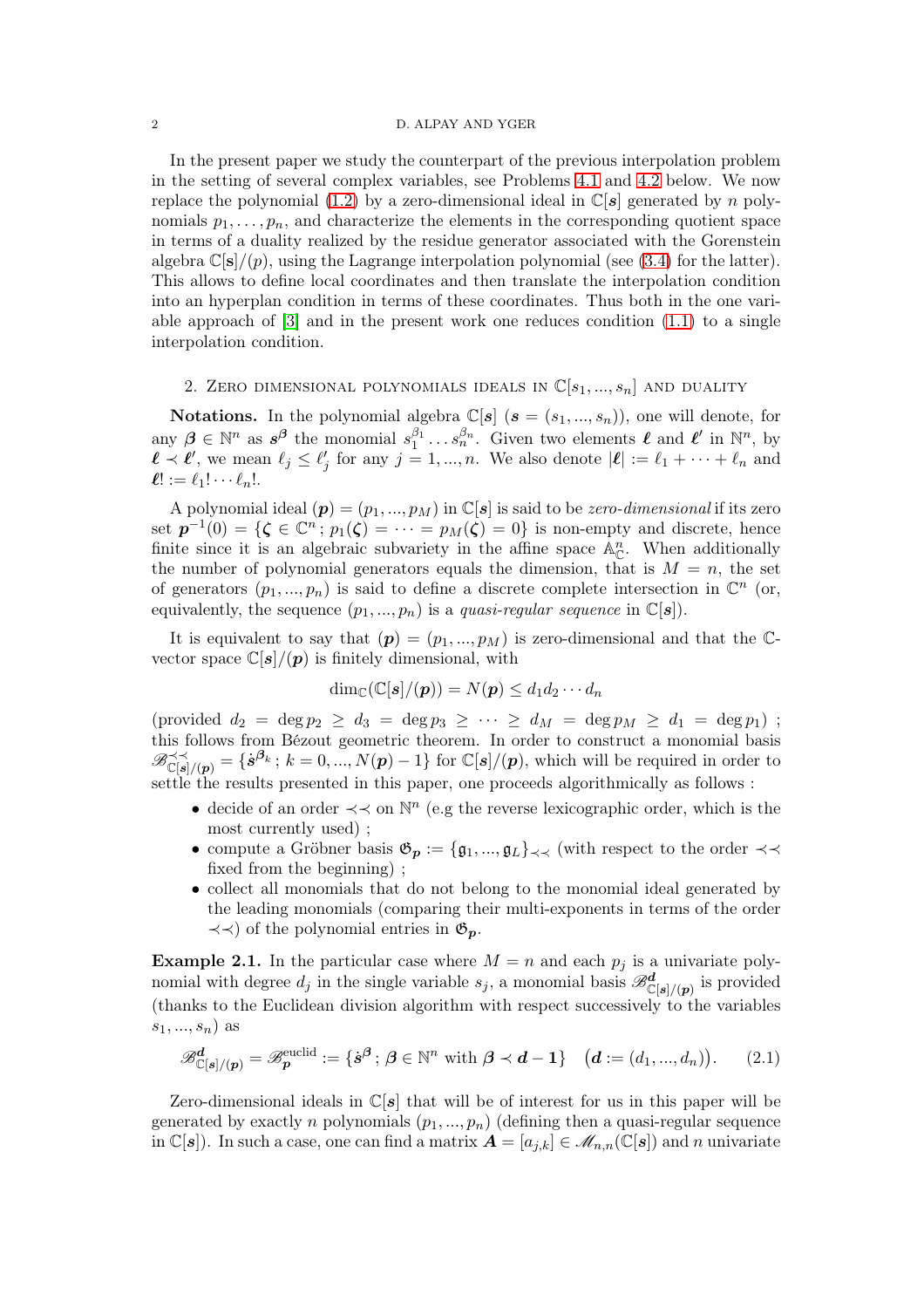polynomials  $q_1(s_1), ..., q_n(s_n)$  such that

<span id="page-4-1"></span>
$$
\begin{bmatrix} q_1(s_1) \\ \vdots \\ q_n(s_n) \end{bmatrix} = \mathbf{A}(\mathbf{s}) \cdot \begin{bmatrix} p_1(\mathbf{s}) \\ \vdots \\ p_n(\mathbf{s}) \end{bmatrix}
$$
 (2.2)

with  $\max_{j,k} (\deg q_j, \deg p_j + \deg a_{j,k}) \leq d_1 \cdots d_n$  (resp.  $\leq d_1 \cdots d_n d_{n+1}$ ), see [\[14\]](#page-15-2).

Given a zero-dimensional ideal  $(p) = (p_1, ..., p_M)$ , the finitely dimensional C-vector space  $\text{Hom}_{\mathbb{C}}(\mathbb{C}[s]/(p), \mathbb{C})$  inherits a structure of  $\mathbb{C}[s]/(p)$ -module, setting

<span id="page-4-0"></span>
$$
\forall \,\dot{h} \in \mathbb{C}[s]/(p), \quad \forall \,\Phi \in \text{Hom}_{\mathbb{C}}(\mathbb{C}[s]/(p), \mathbb{C}), \quad \dot{h} \cdot \Phi = \Phi \circ \mathbf{h}, \tag{2.3}
$$

where h denotes the element in  $Hom_{\mathbb{C}}(\mathbb{C}[s]/(p), \mathbb{C}[s]/(p))$  which is induced by the multiplication by h.

In the particular case where  $M = n$  and  $p = (p_1, ..., p_n)$  is a quasi-regular sequence, the  $\mathbb{C}[s]/(p)$ -module  $\mathbb{C}[s]/(p)$ . Hom $_{\mathbb{C}}(\mathbb{C}[s]/(p), \mathbb{C})$  defined as in [\(2.3\)](#page-4-0) is generated by the single element

<span id="page-4-2"></span>
$$
\dot{h} \longmapsto \text{Res}\begin{bmatrix} h(\boldsymbol{s}) d s_1 \wedge \cdots \wedge d s_n \\ p_1(s), \dots, p_n(s) \end{bmatrix} = \text{Res}\begin{bmatrix} h(\boldsymbol{s}) \ \det[\boldsymbol{A}(s)] d s_1 \wedge \cdots \wedge d s_n \\ q_1(s_1), \dots, q_n(s_n) \end{bmatrix}, \qquad (2.4)
$$

where the univariate polynomials  $q_i$  and the matrix  $A \in \mathcal{M}_{n,n}(\mathbb{C}[s])$  satisfy [\(2.2\)](#page-4-1) (independently of the choice of the  $q_j(s_j)$  and **A** such that such the matricial identity [\(2.2\)](#page-4-1) holds). If  $d_q = (\deg q_1, ..., \deg q_n)$  and  $\mathbf{1} = (1, ..., 1)$ , the right-hand side of [\(2.4\)](#page-4-2) equals the coefficient  $\tau_{d_q-1}$  of the monomial  $s^{d_q-1}$  in the remainder  $\sum_{\ell \prec d_q-1} \tau_{\ell} s^{\ell}$  after the successive euclidean divisions respectively by  $q_1(s_1) = s_1^{\deg q_1} + \cdots, ..., q_n(s_n) =$  $s_n^{\deg q_n} + \cdots$  of the multivariate polynomial  $h(s) \det[A(s)]$  (h being any representant of  $\dot{h}$ ), see for example [\[12\]](#page-15-3). The following important equivalence materializes in this case algebraic duality :

<span id="page-4-3"></span>
$$
\forall F \in \mathbb{C}[s], \quad F \in \sum_{j=1}^{n} \mathbb{C}[s] \, p_j \Longleftrightarrow \forall \, \Phi \in \mathbb{C}[s], \text{ Res}\left[\begin{array}{c} \Phi(s) \, F(s) \, ds_1 \wedge \cdots \wedge ds_n \\ p_1(s), \dots, p_n(s) \end{array}\right] = 0,
$$
\n(2.5)

which amounts to say that the quadratic form

<span id="page-4-5"></span><span id="page-4-4"></span>
$$
\boldsymbol{Q}_{\boldsymbol{p}} \; : (\dot{\Phi}, \dot{\Psi}) \in (\mathbb{C}[s]/(\boldsymbol{p}))^2 \longmapsto \text{Res}\begin{bmatrix} \Phi(\boldsymbol{s}) \, \Psi(\boldsymbol{s}) \, ds_1 \wedge \cdots \wedge ds_n \\ p_1(s), \dots, p_n(s) \end{bmatrix} \in \mathbb{C} \tag{2.6}
$$

is non-degenerated. The matrix of this non-degenerated quadratic form expressed in the monomial basis  $\mathscr{B}_{\mathbb{C}[s]/(p)}^{\prec \prec} = \{ \dot{s}^{\beta_k} : k = 0, ..., N(p)-1 \}$  for the C-finite dimensional vector space  $\mathbb{C}[s]/(p)$  is then

$$
\mathbf{Q}_{p}[\mathscr{B}_{\mathbb{C}[s]/(p)}^{\prec\prec}] = \left[ \text{Res}\begin{bmatrix} s^{\beta_{k_1} + \beta_{k_2}} ds_1 \wedge \cdots \wedge ds_n \\ p_1(s), \ldots, p_n(s) \end{bmatrix} \right]_{0 \leq k_1, k_2 \leq N(p)-1}
$$

$$
= \left[ \text{Res}\begin{bmatrix} s^{\beta_{k_1} + \beta_{k_2}} \det[\mathbf{A}(s)] ds_1 \wedge \cdots \wedge ds_n \\ q_1(s_1), \ldots, q_n(s_n) \end{bmatrix} \right]_{0 \leq k_1, k_2 \leq N(p)-1} . \quad (2.7)
$$

When  $M = n$ , one can attach to the homomorphism  $(2.4)$  a unique complex valued  $(0, n)$  current  $\bigwedge_{j=1}^{n} \overline{\partial}(1/p_j)$  in  $\mathbb{C}^n$  such that, whenever U is an open subset of  $\mathbb{C}^n$ ,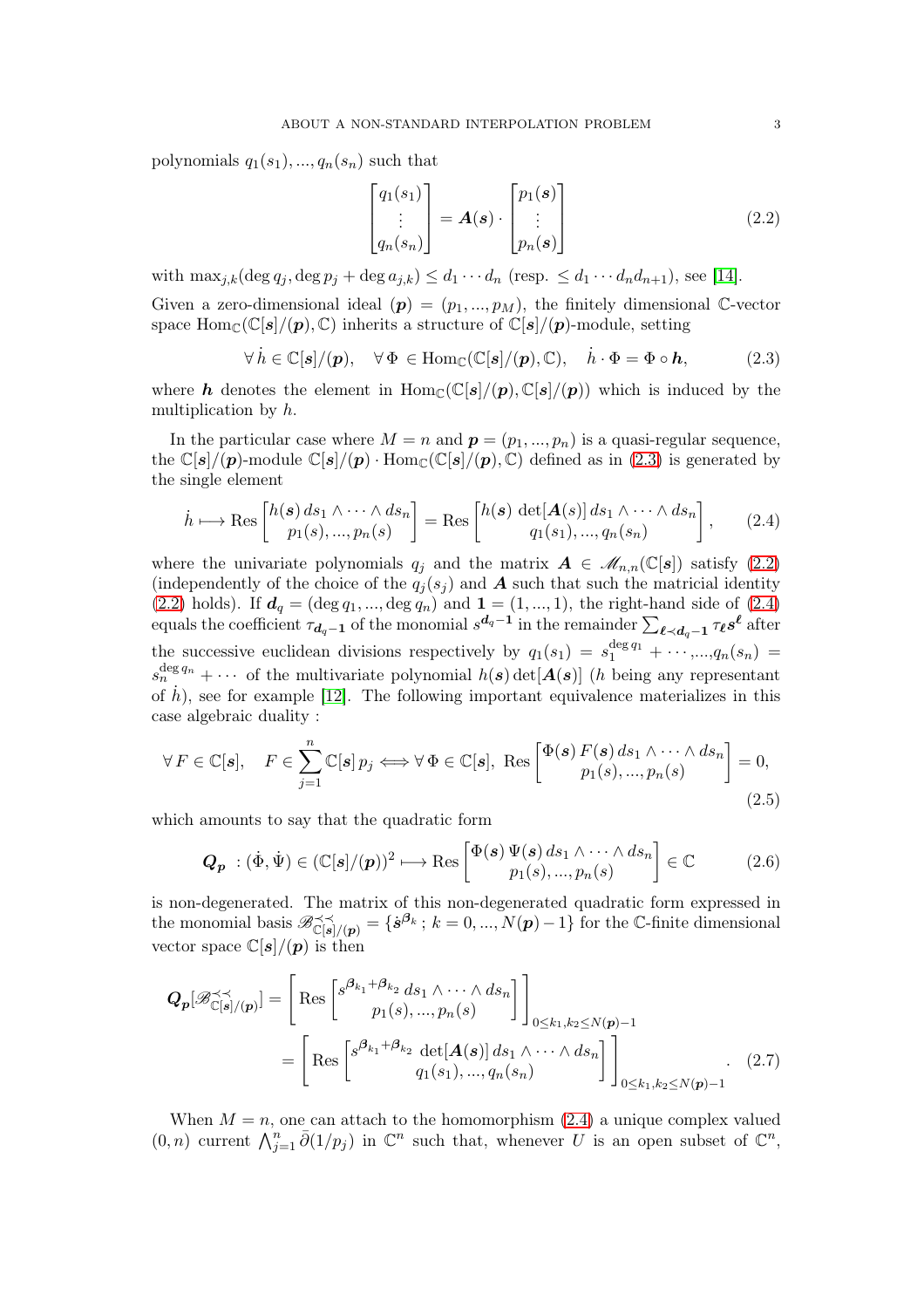#### 4 D. ALPAY AND YGER

 $\overline{h} \bigwedge_{j=1}^n (\overline{\partial}(1/p_j))_{|U} = 0$  as a  $(0, n)$ -current in U for any  $h \in H(U)$  which vanishes on  $p^{-1}(0)$  and moreover

$$
\forall \, h \in \mathbb{C}[s]/(p), \quad \Big\langle \bigwedge_{j=1}^n \bar{\partial}(1/p_j), \, h(s) \, ds_1 \wedge \cdots \wedge ds_n \Big\rangle = \text{Res}\left[\begin{matrix} h(s) \, ds_1 \wedge \cdots \wedge ds_n \\ p_1(s), \ldots, p_n(s) \end{matrix}\right]
$$

Such a current can be defined in several ways. One of the most robust ones is the following (see [\[8\]](#page-15-4), [\[16\]](#page-15-5)) : for any  $(n,0)$ -test form  $\varphi(s) ds_1 \wedge \cdots \wedge ds_n$  where  $\varphi \in \mathscr{D}(\mathbb{C}^n,\mathbb{C})$ is compactly supported sufficiently close from  $p^{-1}(0)$ , the holomorphic mapping

$$
\boldsymbol{\varpi} = (\varpi_1, ..., \varpi_n) \in \{ \boldsymbol{\varpi} \in \mathbb{C}^n \colon \text{Re}\,\varpi_j > 1 \text{ for } j = 1, ..., n \} \longmapsto
$$
\n
$$
\frac{1}{(2i\pi)^n} \int_{\mathbb{C}^n} \bar{\partial} \Big( \frac{|p_n(s)|^{2\varpi_n}}{p_n(s)} \Big) \wedge \dots \wedge \bar{\partial} \Big( \frac{|p_1(s)|^{2\varpi_1}}{p_1(s)} \Big) \wedge \varphi(s) \, ds_1 \wedge \dots \wedge ds_n
$$

extends as an holomorphic function in  $\{\boldsymbol{\varpi} \in \mathbb{C}^n$ ; Re  $\omega_j > -\eta\}$  for some  $\eta > 0$ , which value at  $\boldsymbol{\varpi} = 0$  equals precisely  $\langle \bigwedge_{j=1}^{n} \overline{\partial}(1/p_j), \varphi ds_1 \wedge \cdots \wedge ds_n \rangle$ .

<span id="page-5-0"></span>**Example 2.2.** If  $p_1, ..., p_n$  are n univariate monic polynomials in the respective variables  $s_1, ..., s_n$  with

<span id="page-5-3"></span><span id="page-5-2"></span>
$$
p_j(s) = p_j(s_j) = \prod_{\kappa_j=1}^{m_j} (s_j - \xi_{j,\kappa_j})^{\nu_{j,\kappa_j}}, \ j = 1, ..., n,
$$
\n(2.8)

<span id="page-5-1"></span>.

one has

$$
\left\langle \bigwedge_{j=1}^{n} \bar{\partial}(1/p_{j}), \varphi(s) ds_{1} \wedge \cdots \wedge ds_{n} \right\rangle = \sum_{\kappa_{1}=1}^{m_{1}} \cdots \sum_{\kappa_{n}=1}^{m_{n}} \left( \prod_{j=1}^{n} \frac{1}{(\nu_{j,\kappa_{j}} - 1)!} \right)
$$

$$
\left( \frac{\partial^{\nu_{1,\kappa_{1}}-1}}{\partial s_{1}^{\nu_{1,\kappa_{1}}-1}} \circ \cdots \circ \frac{\partial^{\nu_{n,\kappa_{n}}-1}}{\partial s_{n}^{\nu_{n,\kappa_{n}}-1}} \right) \left[ \varphi(s) \prod_{j=1}^{n} \frac{(s_{j} - \xi_{j,\kappa_{j}})^{\nu_{j,\kappa_{j}}}}{p_{j}(s_{j})} \right] (\xi_{1,\kappa_{1}}, ..., \xi_{n,\kappa_{n}}). \quad (2.9)
$$

The analytic pendant of the realization of algebraic duality [\(2.5\)](#page-4-3) is then :

$$
\forall U \text{ open subset of } \mathbb{C}^n, \quad \forall f \in H(U), \quad f \in \left(\sum_{j=1}^n H(U)p_j\right)_{\text{loc}}
$$

$$
\iff \forall \varphi \in \mathscr{D}(U, \mathbb{C}), \ \left\langle \bigwedge_{j=1}^n \bar{\partial}(1/p_j), \ f(s) \varphi(s) \, ds_1 \wedge \dots \wedge ds_n \right\rangle = 0. \tag{2.10}
$$

In order to describe more precisely the current  $\bigwedge_{j=1}^{n} \bar{\partial}(1/p_j)$  when  $(p_1, ..., p_n)$  is a quasi-regular sequence in  $\mathbb{C}[s]$  (as we did in Example [2.2](#page-5-0) in the particular case where each  $p_j$  is univariate in the single variable  $s_j$ , see [\(2.9\)](#page-5-1)), we need to recall how each of the distinct points  $w_j$ ,  $j = 1, ..., m$ , of the set  $p^{-1}(0)$  is equipped with a *multiplicity*  $\nu_{w_j}(\mathbf{p}) \in \mathbb{N}^*$ . Given  $w_j \in \mathbf{p}^{-1}(0)$ , such an integer  $\nu_{w_j}(\mathbf{p})$  can be defined in two ways :

- "algebraically", as the dimension of the C-vector space  $\mathscr{O}_{\mathbb{C}^n,w_j}/(\mathbf{p})_{w_j}$ , where  $(p)_{w_i}$  denotes the ideal generated by the germs at  $w_j$  of the polynomials  $p_1, ..., p_n$  in the local regular ring  $\mathscr{O}_{\mathbb{C}^n, w_j}$  of germs of holomorphic functions about the point  $w_i$ ;
- "dynamically", as the number of points in the fiber  $p^{-1}(\eta)$  which remain close to  $w_j$  when  $\eta \in (\mathbb{C}^*)^n$  tends to **0** in  $\mathbb{C}^n$  and is taken as a non-critical value for the polynomial map p.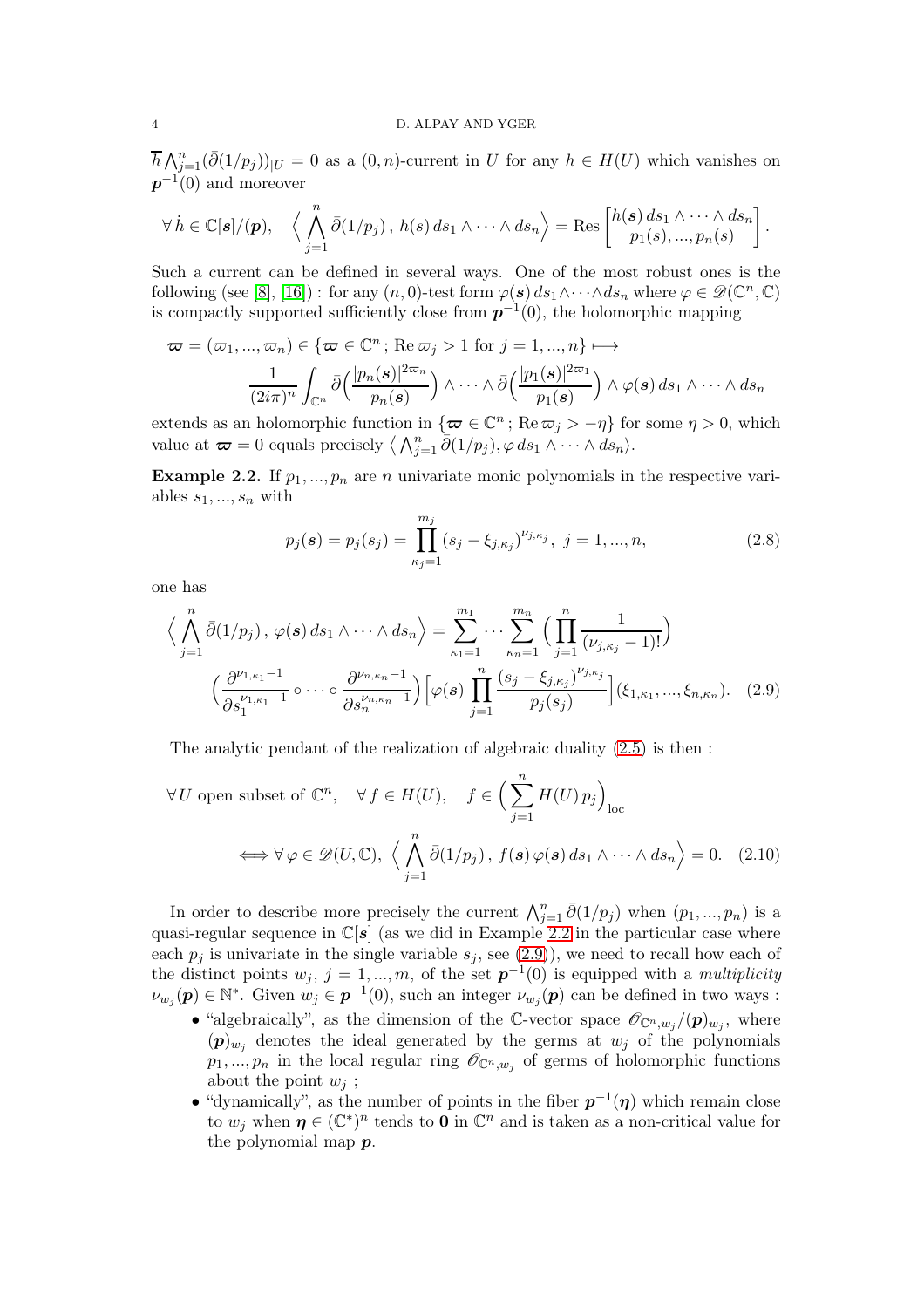If one uses the first definition, it is easy to see that

<span id="page-6-0"></span>
$$
N(\boldsymbol{p}) = \dim_{\mathbb{C}} (\mathbb{C}[\boldsymbol{s}]/(\boldsymbol{p})) = \sum_{j=1}^m \nu_{w_j}(\boldsymbol{p}).
$$

It follows from [\(2.10\)](#page-5-2), together with the fact that the Nœther exponent of the ideal  $(p)_{w_j}$  in  $\mathscr{O}_{\mathbb{C}^n,w_j}$  is bounded from above by  $n \nu_j(p)$  (see [\[15,](#page-15-6) [17\]](#page-15-7)), that the order of the current  $\bigwedge_{j=1}^n \tilde{\partial}(1/f_j)$  about the point  $w_j$  is at most  $n \nu_{w_j}(p) - 1$ . Therefore there exists a collection of differential operators  $\mathscr{Q}_{w_1}(\partial/\partial s), ..., \mathscr{Q}_{w_m}(\partial/\partial s) \in \mathbb{C}[\partial/\partial s]$  (where  $\partial/\partial s = (\partial/\partial s_1, ..., \partial/\partial s_n)$  such that  $\deg_{\partial/\partial s} \mathcal{Q}_{w_j} \leq n \nu_{w_j}(\mathbf{p}) - 1$  for  $j = 1, ..., m$  and

$$
\left\langle \bigwedge_{j=1}^{n} \overline{\partial}(1/p_j), \varphi(\mathbf{s}) \, ds_1 \wedge \dots \wedge ds_n \right\rangle = \sum_{j=1}^{n} \mathcal{Q}_{w_j}(\partial/\partial \mathbf{s})[\varphi](w_j)
$$
  

$$
\forall \varphi \in \mathcal{D}(\mathbb{C}^n, \mathbb{C}). \quad (2.11)
$$

**Example 2.3.** If  $p_1, ..., p_n$  are monic univariate polynomials respectively in the variables  $s_1, ..., s_n$  as in Example [2.2](#page-5-0) (more precisely of the form  $(2.8)$ ), the multiplicity  $\nu_w(\boldsymbol{p})$  at the point  $w = (\xi_{1,\kappa_1},...,\xi_{n,\kappa_n})$  equals  $\prod_{j=1}^n \nu_{j,\kappa_j}$  and the order of the differential operator  $\mathcal{Q}_w(\partial/\partial s)$  attached to such  $w \in \mathbf{p}^{-1}(0)$  as in [\(2.9\)](#page-5-1) equals in this case  $\prod_{j=1}^{n} (\nu_{j,\kappa_j} - 1)$ , which happens to be strictly less than  $n \nu_w(\boldsymbol{p}) - 1$  which should stand for the estimate of deg  $\mathcal{Q}_w$  in the general case. In the general case estimates  $\deg \mathcal{Q}_{w_j} \leq n \nu_{w_j}(\boldsymbol{p}) - 1$   $(j = 1, ..., m)$  cannot in fact be sharpened.

When U is an open subset of  $\mathbb{C}^n$ ,  $f \in H(U)$  and  $\varphi \in \mathscr{D}(U,\mathbb{C})$ , it follows from the Leibniz rule, together with the symetry of the left-hand side expression in  $(\varphi, f)$  from the computational point of view, that one can write

$$
\langle \bigwedge_{j=1}^{n} \bar{\partial}(1/p_{j}), f(s) \varphi(s) ds_{1} \wedge \cdots \wedge ds_{n} \rangle
$$
  
= 
$$
\sum_{\{j \in \{1, \ldots, m\}; w_{j} \in U\}} \sum_{\ell \in A_{w_{j}}} \frac{\partial^{|\ell|}}{\partial s^{\ell}} [\varphi](w_{j}) \mathcal{Q}_{w_{j}, \ell}(\partial/\partial s)[f](w_{j})
$$
  
= 
$$
\sum_{\{j \in \{1, \ldots, m\}; w_{j} \in U\}} \sum_{\ell \in A_{w_{j}}} \frac{\partial^{|\ell|}}{\partial s^{\ell}} [f](w_{j}) \mathcal{Q}_{w_{j}, \ell}(\partial/\partial s)[\varphi](w_{j}),
$$
 (2.12)

<span id="page-6-2"></span>where  $A_{w_1},..., A_{w_n}$  are finite subsets of  $\mathbb{N}^n$  which are such that

$$
\boldsymbol{\ell} \in A_{w_j} \Longrightarrow |\boldsymbol{\ell}| \leq n \, \nu_{w_j}(\boldsymbol{p}) - 1 \quad \forall \, j = 1, ..., m
$$

and each  $\mathscr{Q}_{w_j,\ell}$  (j = 1, ..., m,  $\ell \in A_{w_j}$ ) is a polynomial in  $\partial/\partial s$  with total degree at most  $n \nu_{w_j}(\mathbf{p}) - 1 - |\mathbf{l}|$  with support in  $A_{w_j}$ . Note that the  $A_{w_j}$  and the  $\mathscr{Q}_{w_j,\mathbf{l}}$  $(j = 1, ..., m, \ell \in A_{w_j})$  depend only on the differential operators  $\mathscr{Q}_{w_j}(\partial/\partial s)$  involved in [\(2.11\)](#page-6-0), hence only on the given polynomial quasi-regular sequence  $p = (p_1, ..., p_n)$ .

<span id="page-6-1"></span>Definition 2.4. The list of differential operators with complex coefficients (and assigned evaluations)

$$
\text{Noeth}_{\mathbf{p}}[(\mathbf{p})] := \left\{ \mathcal{Q}_{w_j,\ell}(\partial/\partial s)_{|w_j} \, ; \, j = 1, ..., m, \ \ell \in A_{w_j} \right\} \tag{2.13}
$$

will be called the standard list of assigned Nœtherian differential operators for the ideal (p) when considered as generated by the quasi-regular sequence  $p = (p_1, ..., p_n)$ .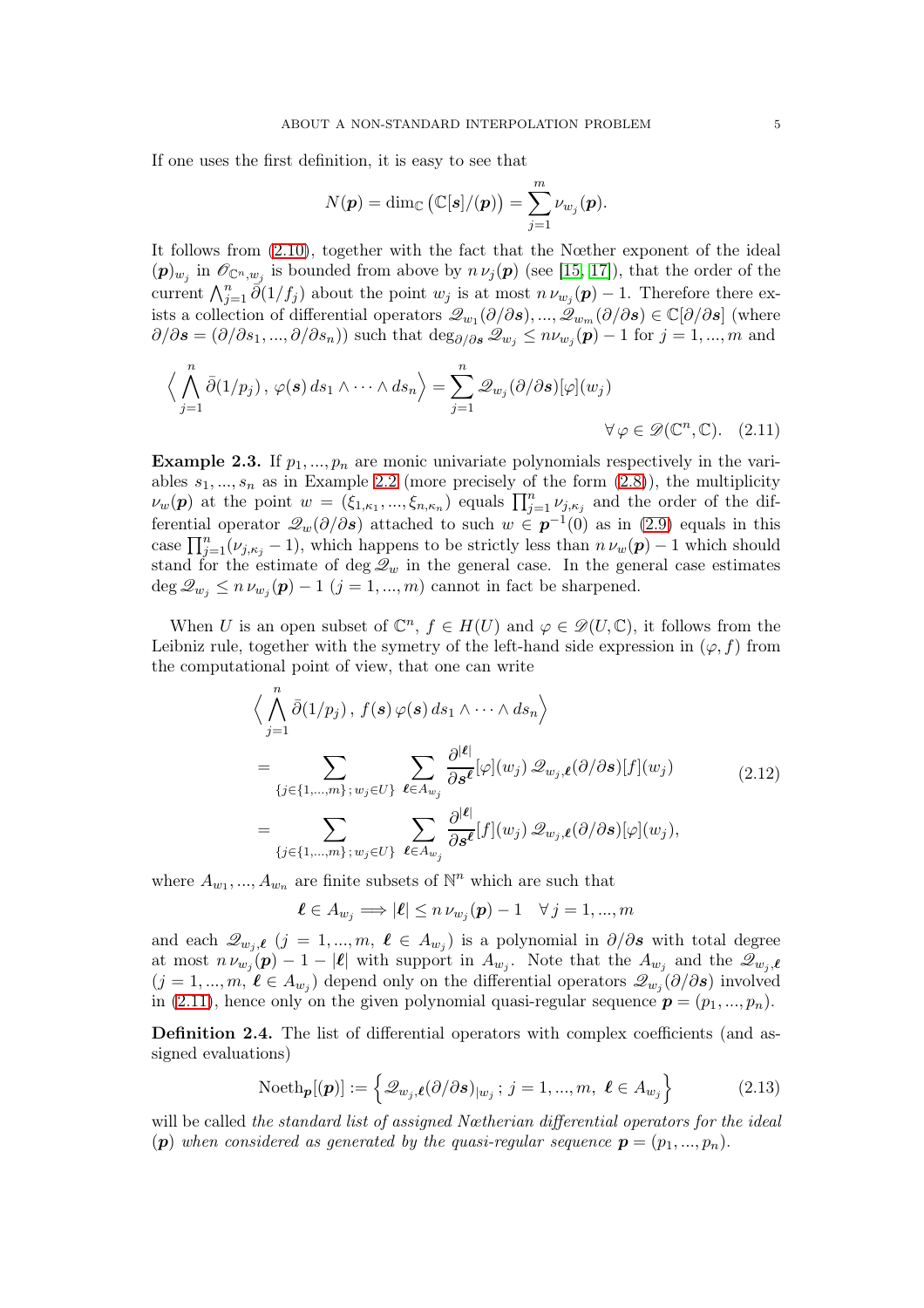Thanks to Definition [2.4,](#page-6-1) one can reformulate [\(2.10\)](#page-5-2) as

<span id="page-7-2"></span>
$$
\forall U \text{ open subset of } \mathbb{C}^n, \quad \forall f \in H(U), \quad f \in \left(\sum_{j=1}^n H(U)p_j\right)_{\text{loc}}
$$

$$
\iff \forall w_j \in U, \ \forall \ell \in A_{w_j}, \ \mathcal{Q}_{w_j,\ell}(\partial/\partial s)[f](w_j) = 0. \tag{2.14}
$$

<span id="page-7-3"></span>**Example 2.5.** When the polynomials  $p_i$  are monic univariate polynomials respectively in the variables  $s_1, ..., s_n$  as  $(2.8)$ , one has

Noteth<sub>(p1(s<sub>1</sub>),...,p<sub>n</sub>(s<sub>n</sub>))[(p1(s<sub>1</sub>),...,p<sub>n</sub>(s<sub>n</sub>))]=\n
$$
\left\{\frac{\partial^{|\ell|}}{\partial s^{\ell}}_{(\xi_{1,\kappa_1},..., \xi_{n,\kappa_n})}; 1 \leq \kappa_j \leq m_j \text{ for } j=1,...,m, \ \ell \prec (\nu_{1,\kappa_1},..., \nu_{n,\kappa_n})-1\right\}
$$
 (2.15)</sub>

### <span id="page-7-0"></span>3. Cauchy-Weil's integral representation formula and Lagrange **INTERPOLATION**

Cauchy-Weil's integral representation formula (originally introduced in [\[19\]](#page-15-8)) plays a major role in this paper. Let us briefly recall it in the particular simple case where it happens to be the most useful (one refers for example to [\[2,](#page-15-9) [8,](#page-15-4) [13,](#page-15-10) [10,](#page-15-11) [18\]](#page-15-12) for a more detailed as well as a presentation in its generality in the analytic or algebraic context). Let  $f_1, ..., f_n$  be n holomorphic functions in a bounded open set  $U \subset \mathbb{C}^n$ (possibly not connected) and continuous up to  $\partial U$ , with no common zero on  $\partial U$ , such that additionally there exists a matrix  $B_f \in \mathscr{M}_{n,n}(H(U \times U) \cap C(\overline{U} \times U))$  with

$$
\forall j \in \{1, ..., n\}, \quad \forall \, \mathbf{s}, \mathbf{z} \in U, \quad f_j(\mathbf{s}) - f_j(\mathbf{z}) = \sum_{\ell=1}^n b_{j,\ell}(\mathbf{s}, \mathbf{z}) \, (s_j - z_j).
$$

Such a matrix  $B_f$  (which is definitevely non unique as soon as  $n > 1$ ) is called an *Hefer matrix* or a *Bézoutian matrix* when the  $f_i$  happen to be (as it will be the case in this paper) polynomial functions. The set  $V(f) := \{w \in \overline{U} : f(w) = 0\}$  is necessarily finite since f does not vanish on  $\partial U$ . For almost all  $\varepsilon \in (\mathbb{R}^+)^n$  such that  $||\varepsilon||$  is small enough, the so-called Weil analytic polyhedron

$$
\Delta_{\varepsilon}~:=\{\boldsymbol{s}\in U\,;\,|f_j(\boldsymbol{s})|<\varepsilon_j,\,\,j=1,...,n\}
$$

is relatively compact in U and, provided  $\varepsilon$  is not a critical value of the smooth map  $s \in U \mapsto (|f_1(s)|^2, ..., |f_n(s)|^2)$  (the set of such critical values being negligible in  $(\mathbb{R}^+)^n$ according to A. Sard's lemma), is such its Shilov boundary

<span id="page-7-1"></span>
$$
\Gamma_{\text{Shilov}}(\overline{\Delta_{\varepsilon}}) := \{ \boldsymbol{s} \in \overline{\Delta_{\varepsilon}} \, ; \, |f_j(\boldsymbol{s})| = \varepsilon_j, \, \, j = 1,...,n \}
$$

is a real analytic *n*-dimensional manifold which will be oriented as follows : the *n*differential form  $\bigwedge_{j=1}^n d[\arg(f_j(s))]$  on will be a *n*-volume form on it. We denote then as  $\Gamma_{\text{Shilov}}^{+}(\overline{\Delta_{\varepsilon}})$  the corresponding real-analytic *n*-cycle. Then any holomorphic function  $f \in H(U) \cap C(\overline{U})$  can be represented in  $\Delta_{\varepsilon}$  (whenever this Weil polyhedron is connected or not) as

$$
\forall z \in U, \quad f(z) =
$$

$$
\frac{1}{(2i\pi)^n} \int_{\Gamma_{\text{Shilov}}^+} f(s) \, \det\left[\mathbf{B}_f(s, z)\right] \frac{ds_1 \wedge \cdots \wedge ds_n}{(f_1(s) - f_1(z)) \cdots (f_n(s) - f_n(z))}. \quad (3.1)
$$

In this section, one considers a zero-dimensional polynomial ideal generated by a quasi-regular sequence  $p = (p_1, ..., p_n)$ , which means that  $p^{-1}(0)$  is a non-empty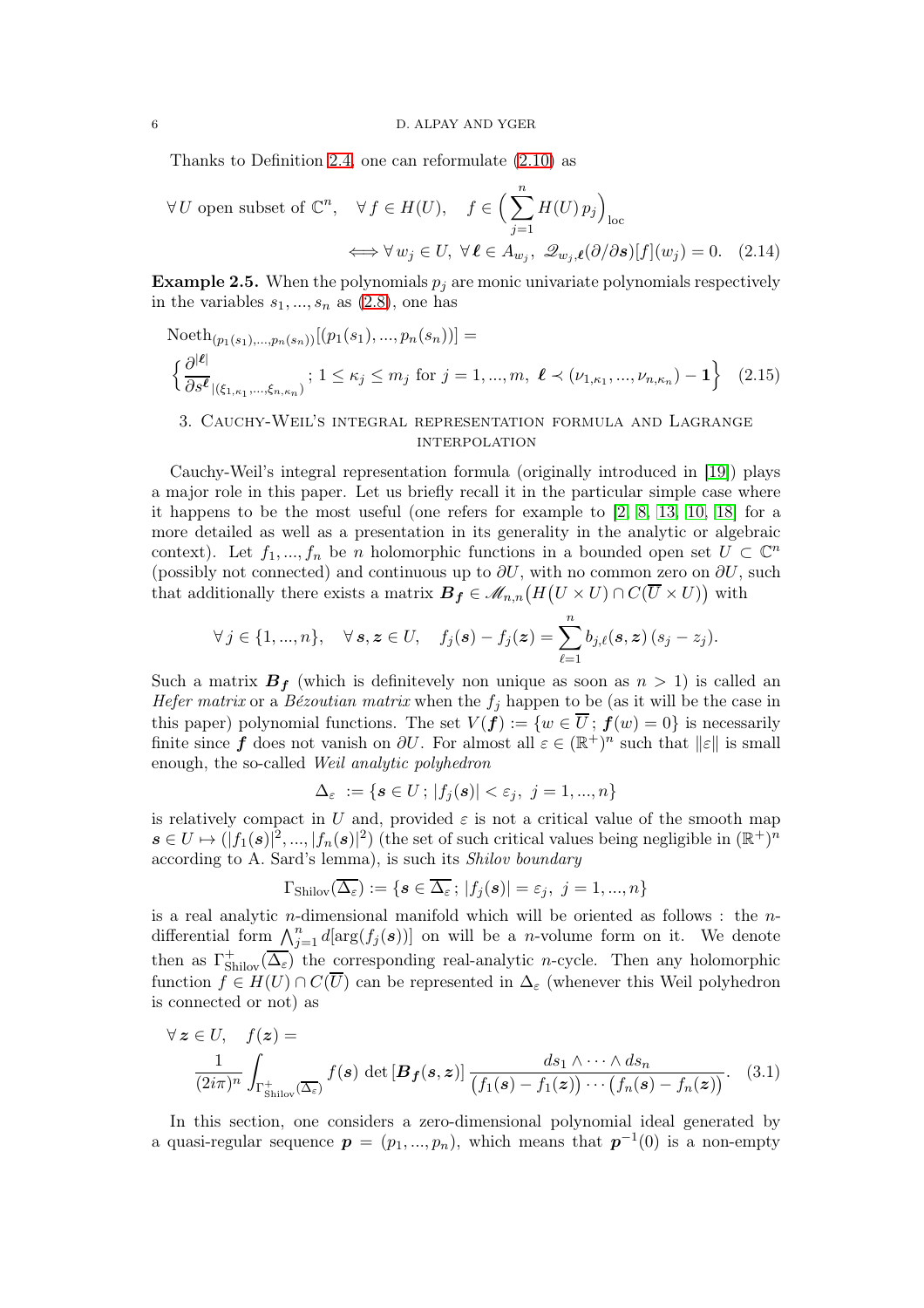finite set  $\{w_1, ..., w_n\}$  in  $\mathbb{C}^n$  (supposed distinct, each of them been equipped with a multiplicity  $\nu_{w_j}(\boldsymbol{p})$  such that  $\sum_{j=1}^m \nu_{w_j}(\boldsymbol{p}) = \dim_{\mathbb{C}}(\mathbb{C}[\boldsymbol{s}]/(\boldsymbol{p})) = N(\boldsymbol{p})$ . In all this section, let us also suppose that a monomial basis

$$
\mathscr{B}_{\mathbb{C}[\boldsymbol{s}]/(\boldsymbol{p})}^{\prec\prec} = \{\dot{\boldsymbol{s}}^{\beta_k} \, ; \, k = 0, ..., N(\boldsymbol{p}) - 1\}
$$

for  $\mathbb{C}[s]/(p)$  has been obtained thanks to the search for a Gröbner basis for  $(p)$  with respect to the prescribed ordering  $\prec\prec$  on monomials in  $\mathbb{C}[s]$  (as recalled in section [2\)](#page-3-0).

<span id="page-8-0"></span>**Proposition 3.1.** Let  $p = (p_1, ..., p_n)$  and  $\mathscr{B}_{\mathbb{C}[s]/(p)}^{\prec \prec}$  as above. Let U be an open subset of  $\mathbb{C}^n$  which contains  $p^{-1}(0)$  and  $f \in H(U)$ . There is a unique system of coordinates  $(\alpha_0[f], ..., \alpha_{N(p)-1}[f]) \in \mathbb{C}^n$  such that the holomorphic function

$$
s \in U \longmapsto f(s) - \sum_{k=0}^{N(p)-1} \alpha_k[f] \, s^{\beta_k}
$$

belongs the ideal  $(\sum_{j=1}^n H(U)p_j)_{\text{loc}}$ .

Proof. The proof of the unicity clause goes as follows : if a polynomial function which restriction to U is  $s \in U \mapsto \sum_{k=0}^{N(p)-1} (\alpha_k - \tilde{\alpha}_k) s^{\beta_k}$  belongs to  $\left(\sum_{j=1}^n H(U) p_j\right)_{\text{loc}}$ , it implies since  $p^{-1}(0) \subset U$  that the polynomial  $\sum_{k=0}^{N(p)-1} (\alpha_k - \tilde{\alpha}_k) s^{\beta_k}$  belongs to  $\mathbb{C}[s]p_1 + \cdots + \mathbb{C}[s]p_n$ , that is  $\alpha_k = \tilde{\alpha}_k$  for  $k = 0, ..., N(p) - 1$  since the collection  $\{\dot{\boldsymbol{\beta}}^k; k = 0, ..., N(\boldsymbol{p})-1\}$  is a basis of the quotient C-vector space  $\mathbb{C}[s]/(\boldsymbol{p})$ . As for the existence, one proceeds as follows. Let  $B_p \in \mathcal{M}_{n,n}(\mathbb{C}[s,z])$  be any Bé-

zoutian matrix of polynomials in 2n variables  $(s, z) = (s_1, ..., s_n, z_1, ..., z_n)$  such that the following polynomial identities hold in  $\mathbb{C}[s, z]$ :

$$
p_j(\mathbf{s}) - p_j(\mathbf{z}) = \sum_{\ell=1}^n \mathbf{b}_{j,\ell}(\mathbf{s}, \mathbf{z}) \left( s_\ell - z_\ell \right), \quad j = 1, ..., n. \tag{3.2}
$$

Such a matrix  $B_p$  always exists : one can for example either invoke the so-called Fundamental Theorem of Analysis and take

$$
\boldsymbol{b}_{\boldsymbol{p},j,\ell}(\boldsymbol{s},\boldsymbol{z}) := \int_0^1 \Big(\frac{\partial}{\partial z_{\ell}}\Big)[p_j\big(\boldsymbol{z} + t(\boldsymbol{s} - \boldsymbol{z})\big)]\,dt \quad \forall\, j,\ell \in \{1,...,n\}
$$

or better proceed iteratively as follows for each  $j = 1, ..., n$ :

$$
p_j(s) - p_j(z) = \frac{p_j(s_1, s_2, ..., s_n) - p_j(z_1, s_2, ..., s_n)}{s_1 - z_1} (s_1 - z_1)
$$
  
+ 
$$
\frac{p_j(z_1, s_2, s_3, ..., s_n) - p_j(z_1, z_2, s_3, ..., s_n)}{s_2 - z_2} (s_2 - z_2) + \cdots
$$

in order to keep track of the smallest subring  $A \subset \mathbb{C}$  (for example  $A = \mathbb{Z}$  or  $A = \mathbb{Q}$ ) that contains all coefficients of  $p$  (if all  $p_j$  lie in  $\mathbb{A}[s]$ , so do then all entries of such  $B_p$ ). Consider then a Weil polyhedron  $\Delta \subset\subset U$  subordonned to  $(p_1, ..., p_n)$  in the open set U. Cauchy-Weil's integral representation formula [\(3.1\)](#page-7-1), together with the fact that the rational function  $\zeta \mapsto 1/(1-\zeta)$  can be expanded normally on any compact of the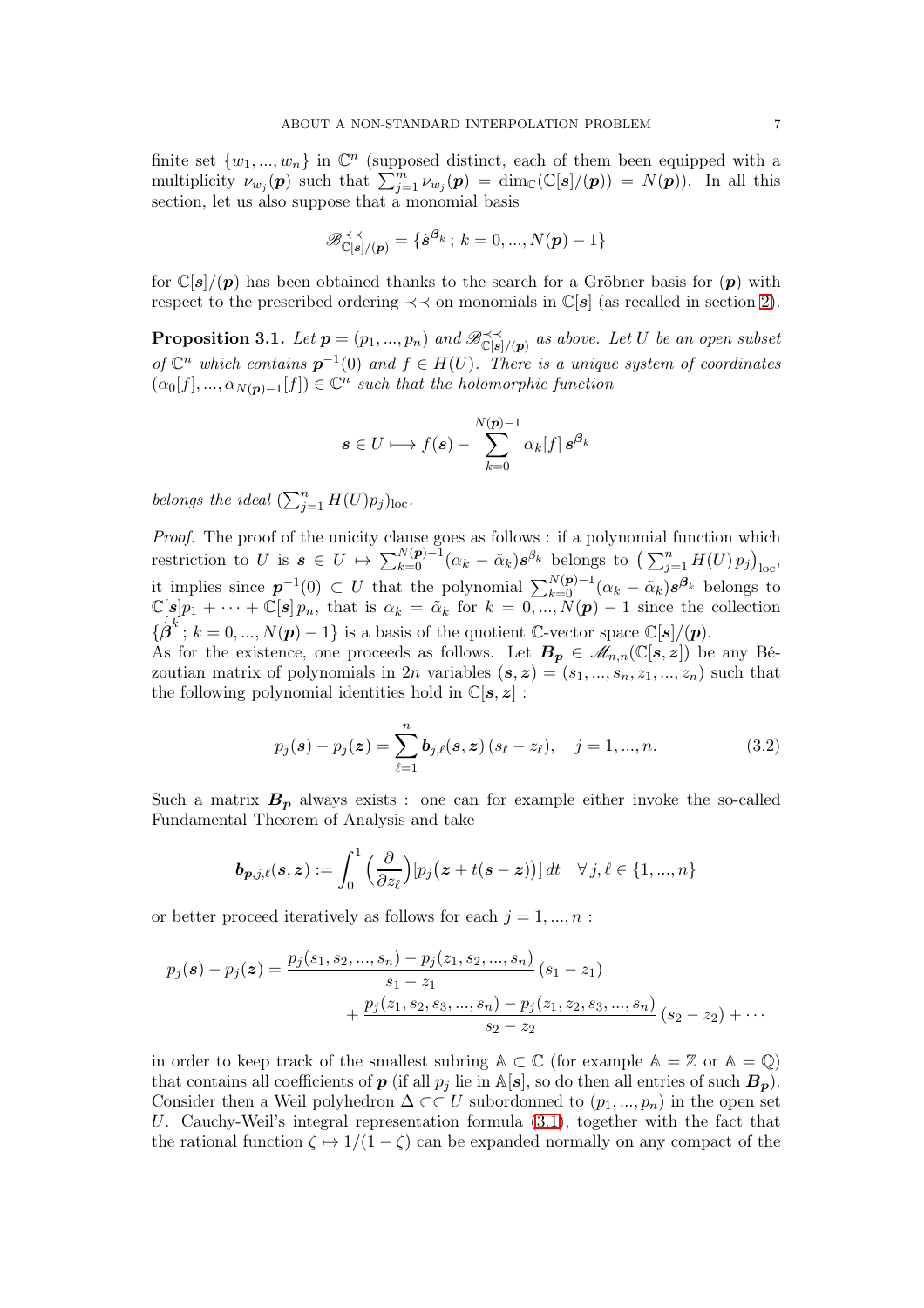unit disk  $D(0, 1)$  as  $\sum_{\ell \geq 0} \zeta^{\ell}$ , imply

$$
\forall z \in \Delta, \quad f(z) = \frac{1}{(2i\pi)^n} \int_{\Gamma_{\text{Shilov}}^+ (\overline{\Delta})} f(s) \frac{\det[B_p(s, z)] ds_1 \wedge \cdots \wedge ds_n}{\prod_{j=1}^n (p_j(s) - p_j(z))}
$$
  
\n
$$
= \frac{1}{(2i\pi)^n} \int_{\Gamma_{\text{Shilov}}^+ (\overline{\Delta})} f(s) \frac{\det[B_p(s, z)]}{\prod_{j=1}^n p_j(s)} \left( \prod_{j=1}^n \frac{1}{1 - \frac{p_j(z)}{p_j(s)}} \right) ds_1 \wedge \cdots \wedge ds_n
$$
  
\n
$$
= \frac{1}{(2i\pi)^n} \int_{\Gamma_{\text{Shilov}}^+ (\overline{\Delta})} f(s) \frac{\det[B_p(s, z)] ds_1 \wedge \cdots \wedge ds_n}{\prod_{j=1}^n p_j(s)}
$$
  
\n
$$
+ \sum_{\ell \in \mathbb{N}^n \setminus 0} \left( \frac{1}{(2i\pi)^n} \int_{\Gamma_{\text{Shilov}}^+ (\overline{\Delta})} f(s) \frac{\det[B_p(s, z)] ds_1 \wedge \cdots \wedge ds_n}{\prod_{j=1}^n p_j^{e_j+1}(s)} \right) p^{\ell}(z)
$$
  
\n
$$
= \frac{1}{(2i\pi)^n} \int_{\Gamma_{\text{Shilov}}^+ (\overline{\Delta})} f(s) \frac{\det[B_p(s, z)] ds_1 \wedge \cdots \wedge ds_n}{\prod_{j=1}^n p_j(s)} + \sum_{j=1}^n p_j(z) g_{\Delta,j}(z), \quad (3.3)
$$

where  $g_{\Delta,j} \in H(\Delta)$  for any  $j = 1, ..., n$ . If one takes as  $(\alpha_0[f], ..., \alpha_{N(p)-1}[f])$  the vector of coordinates (in the basis  $\mathscr{B}_{\mathbb{C}[z]/(p(z))}^{\prec\prec}$ ) of the class in  $\mathbb{C}[z]/(p(z))$  of the polynomial

$$
\frac{1}{(2i\pi)^n}\int_{\Gamma_{\text{Shilov}}^+({\overline{\Delta}})} f(s) \frac{\det[B_p(s,z)]\,ds_1\wedge\cdots\wedge ds_n}{\prod_{j=1}^n p_j(s)} \in {\mathbb C}[z],
$$

one gets the required result.

<span id="page-9-1"></span>**Remark 3.2.** The polynomial (considered here in  $\mathbb{C}[z]$ )

<span id="page-9-0"></span>
$$
\text{Lag}[f] := \frac{1}{(2i\pi)^n} \int_{\Gamma_{\text{Shilov}}^+} f(s) \, \frac{\det[B_p(s,z)] \, ds_1 \wedge \dots \wedge ds_n}{\prod_{j=1}^n p_j(s)} \tag{3.4}
$$

depends only on the list of germs  $[f_{w_1},...,f_{w_n}]$  of germs of  $f$  respectively about each of the distinct points  $w_j$  in  $p^{-1}(0)$ . It then can be considered as a Lagrange interpolator of such list of germs, hence the terminology used here to denote it. More precisely let  $\varphi \in \mathscr{D}(U, [0, 1])$  be any test-function which equals identically 1 about each point  $w_j$  for  $j = 1, ..., m$ . It is worth to point out that Lag[f] expresses alternatively (independently of the choice of the Weil polyhedron  $\Delta$ ) as

$$
\begin{split}\n\text{Lag}[f] &= \left\langle \left( \bigwedge_{j=1}^{n} \bar{\partial}(1/f_{j}) \right) (s) \,, \, f(s) \, \det[B_{p}(s,z)] \, \varphi(s) \, ds_{1} \wedge \cdots \wedge ds_{n} \right\rangle \\
&= \sum_{j=1}^{m} \mathcal{Q}_{w_{j}}(\partial/\partial s) \big[ f(s) \, \det[B_{p}(s,z)] \big] (w_{j}) \\
&= \sum_{j=1}^{m} \sum_{\ell \in A_{w_{j}}} \frac{\partial^{|\ell|}}{\partial s^{\ell}} [f](w_{j}) \, \mathcal{Q}_{w_{j},\ell}(\partial/\partial s) \big[ \det[B_{p}(s,z)] \big] (w_{j}) \\
&= \sum_{j=1}^{m} \sum_{\ell \in A_{w_{j}}} \frac{\partial^{|\ell|}}{\partial s^{\ell}} \big[ \det[B_{p}(s,z)] \big] (w_{j}) \, \mathcal{Q}_{w_{j},\ell}(\partial/\partial s) [f](w_{j}),\n\end{split} \tag{3.5}
$$

where the differential operators with complex coefficients  $\mathcal{Q}_{w_j}(\partial/\partial s)$  for  $j = 1, ..., m$ (respectively the finite sets  $A_{w_j} \in \mathbb{N}^n$  together with differential operators  $\mathscr{Q}_{w_j,\ell}$  for  $j = 1, ..., m$  and  $\ell \in A_{w_j}$  are those introduced in [\(2.11\)](#page-6-0) (respectively in [\(2.12\)](#page-6-2)). We refer here the reader for example to [\[8\]](#page-15-4) or to the more up-to-date survey [\[18\]](#page-15-12).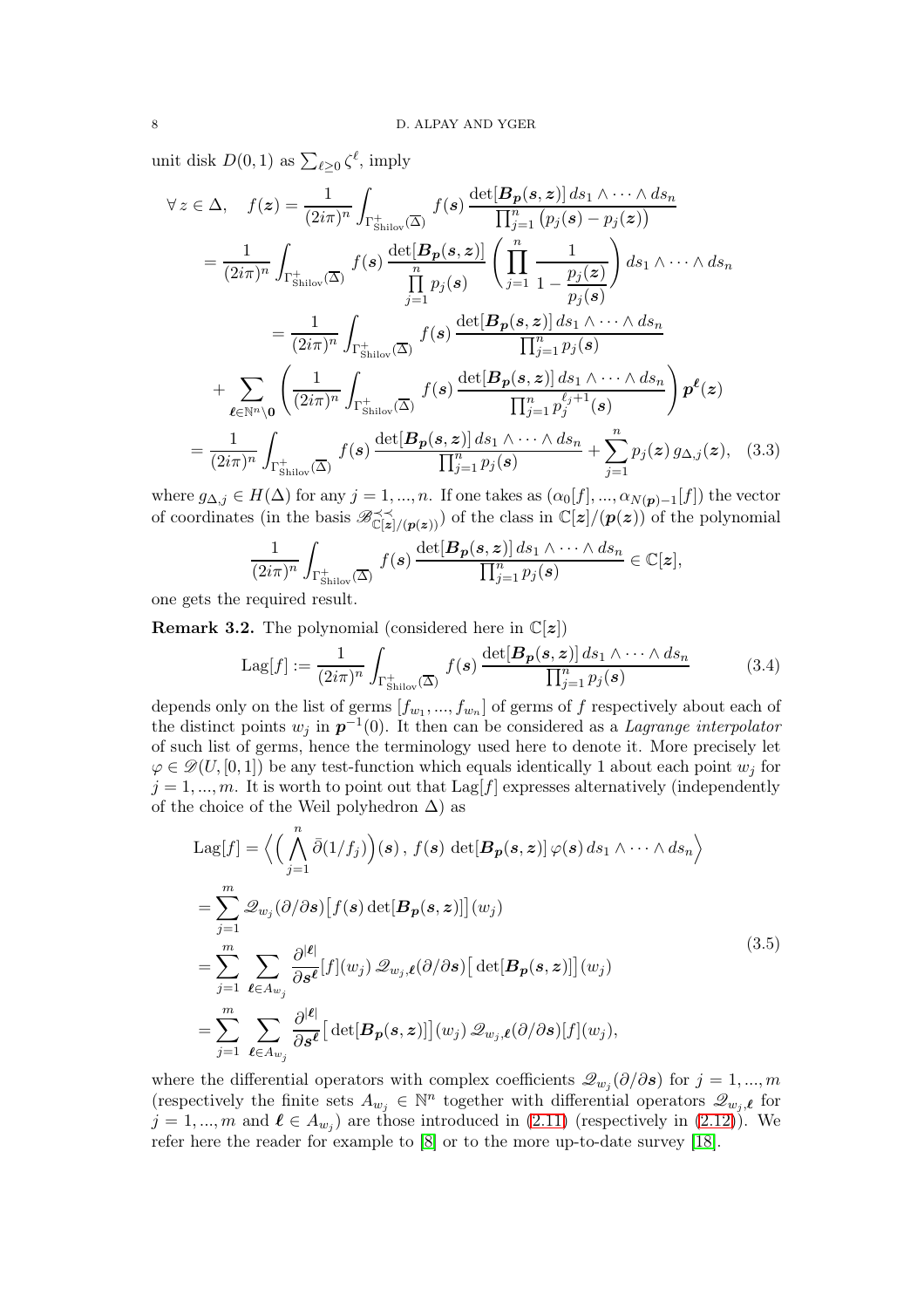$\Box$ 

<span id="page-10-2"></span>**Proposition 3.3.** Let  $p$  and  $\mathscr{B}_{\mathbb{C}[s]/(p)}^{\prec}$  as above. Let  $[h_{w_1},...,h_{w_m}]$  be a list of m germs of holomorphic functions, each respectively about the zero  $w_i$  of  $p$ . There is a unique system of coordinates  $(\alpha_0([\mathbf{h_w}]), ..., \alpha_{N(\mathbf{p})-1}([\mathbf{h_w}])) \in \mathbb{C}^n$  such that for each  $j = 1, ..., m$ , one has, as elements in the local ring  $\mathscr{O}_{\mathbb{C}^n, w_j}$ ,

$$
h_{w_j}-\left(\boldsymbol{s}\mapsto \sum_{k=0}^{N(\boldsymbol{p})-1}\alpha([\boldsymbol{h}_{\boldsymbol{w}}])\,\boldsymbol{s}^{\boldsymbol{\beta}_k}\right)_{w_j}\in \mathscr{O}_{\mathbb{C}^n,w_j}\,p_{1,w_j}+\cdots+\mathscr{O}_{\mathbb{C}^n,w_j}\,p_{n,w_j}.
$$

*Proof.* Take U as a union of balls with infinitesimal small radii about each  $w_i$  (so that, for any  $j = 1, ..., m$ , the germ  $h_{w_j} \in \mathscr{O}_{\mathbb{C}^n, w_j}$  admits a representant  $h_j$  in the connected component of U that contains  $w_j$ ). Take now the holomorphic function  $f : U \to \mathbb{C}$  defined by  $f_{|B_i} = h_j$  for  $j = 1, ..., m$  and then conclude appealing to Proposition [3.1.](#page-8-0) It also follows from Remark [3.2](#page-9-1) that the system of coordinates  $(\alpha_0([h_w]), ..., \alpha_{N(p)-1}([h_w]))$  is that of the class of the polynomial (considered here in  $\mathbb{C}[z])$ 

$$
\begin{split}\n\text{Lag}[h_{w_1}, \dots, h_{w_m}] \\
&= \sum_{j=1}^m \sum_{\ell \in A_{w_j}} \frac{\partial^{|\ell|}}{\partial s^{\ell}} [h_{w_j}](w_j) \mathcal{Q}_{w_j, \ell}(\partial/\partial s) \big[ \det[\mathbf{B}_p(s, z)] \big](w_j) \\
&= \sum_{j=1}^m \sum_{\ell \in A_{w_j}} \frac{\partial^{|\ell|}}{\partial s^{\ell}} \big[ \det[\mathbf{B}_p(s, z)] \big](w_j) \mathcal{Q}_{w_j, \ell}(\partial/\partial s) [h_{w_j}](w_j)\n\end{split} \tag{3.6}
$$

<span id="page-10-0"></span>in the basis  $\mathscr{B}_{\mathbb{C}[z]/(p(z))}^{\prec}$ .

#### 4. Two non-standard interpolation problems

Let  $p = (p_1, ..., p_n)$  be a quasi-regular sequence in  $\mathbb{C}[s]$  and

$$
\mathscr{B}_{\mathbb{C}[\boldsymbol{s}]/(\boldsymbol{p})}^{\prec\prec}=\{\dot{\boldsymbol{s}}^{\boldsymbol{\beta}_k}\,;\,k=0,...,N(\boldsymbol{p})-1\}
$$

be a monomial basis of the  $N(p)$ -dimensional C-vector space  $\mathbb{C}[s]/(p)$  which has previously been obtained thanks to the search for a Gröbner basis for  $(p)$  with respect to the prescribed ordering  $\prec\prec$  on monomials in  $\mathbb{C}[s]$  (as recalled in section [2\)](#page-3-0).

We will denote as in section [2](#page-3-0) as  $Q_p[\mathscr{B}_{\mathbb{C}[s]/(p)}^{\prec\prec}]\$  (see [\(2.7\)](#page-4-4)) the matrix of the quadratic non-degenerated form [\(2.6\)](#page-4-5) which stands as the residual generator of the module  $\text{Hom}_{\mathbb{C}}(\mathbb{C}[s]/(p), \mathbb{C})$  (equipped with its structure of  $\mathbb{C}[s]/(p)$ -module as described in section [2\)](#page-3-0) constructed from the given quasi-regular sequence  $(p_1, ..., p_n)$  of generators of the polynomial zero dimensional ideal  $(p)$ . The action of this generator is described as seen in section [2](#page-3-0) by a standard list of Nœtherian operators

$$
\text{Noeth}_{\boldsymbol{p}}[(\boldsymbol{p})] := \left\{ \mathcal{Q}_{w_j,\boldsymbol{\ell}}(\partial/\partial \boldsymbol{s})_{|w_j} \, ; \, j = 1, ..., m, \, \boldsymbol{\ell} \in A_{w_j} \right\} \tag{4.1}
$$

(see Definition [2.4\)](#page-6-1).

We can now formulate (and indicate how to solve) the two following non-standard interpolation problems inspired by Problem 4.1 formulated in [\[3\]](#page-15-1) in the univariate case.

<span id="page-10-1"></span>**Problem 4.1.** Let  $p^{-1}(0) = \{w_1, ..., w_m\}$  and  $1 \leq \mu \leq m$ . Let U be an open subset of  $\mathbb{C}^n$  that contains  $\{w_1, ..., w_\mu\}$ . Let  $a_{j,\ell}$   $(j = 1, ..., \mu, \ell \in A_{w_j})$ , together with c, be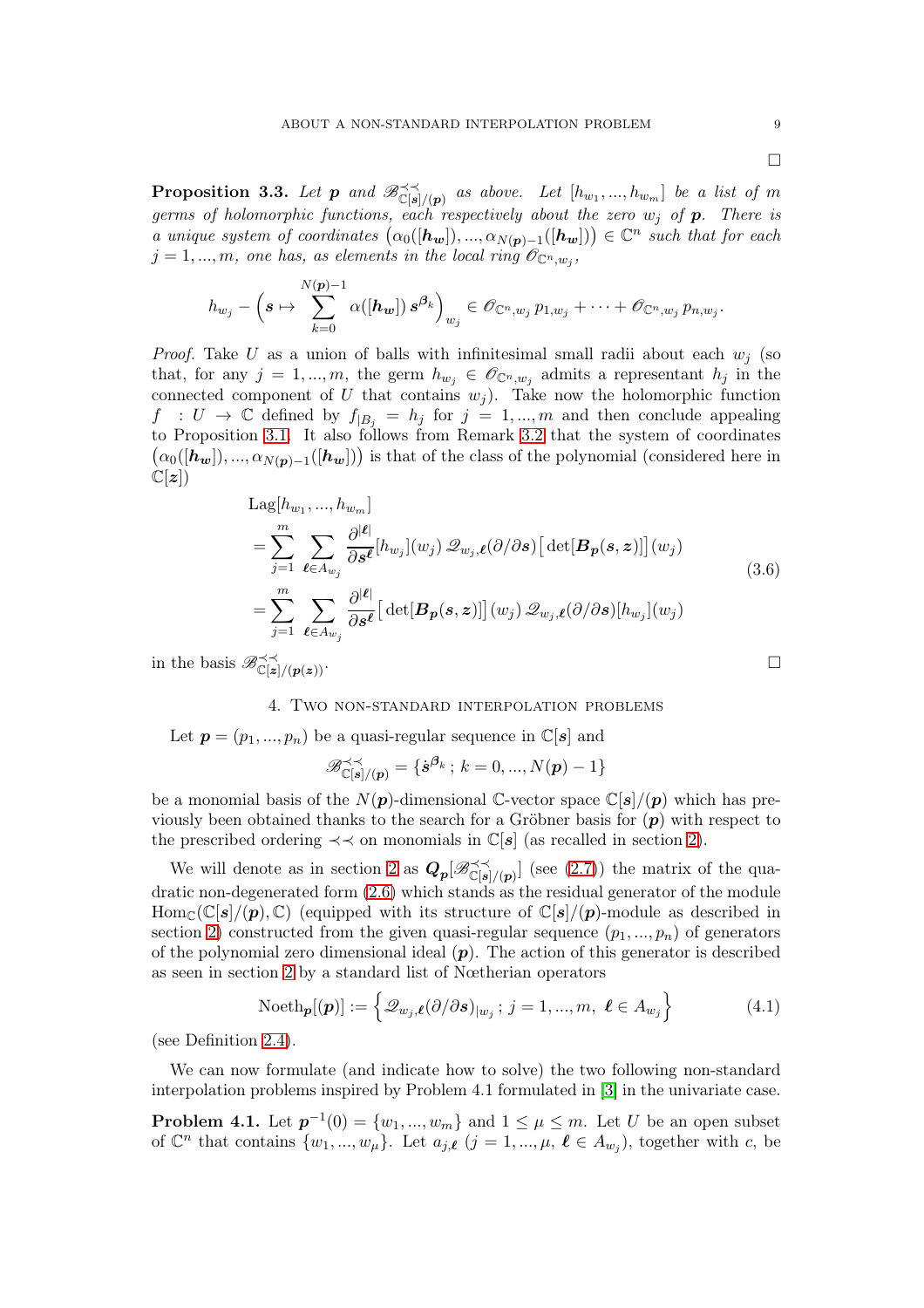$(\sum_{j=1}^{\mu} \# A_{w_j}) + 1$  given complex numbers. Describe the C-affine space of functions  $f: U \to \mathbb{C}$  which are holomorphic in U and moreover satisfy

<span id="page-11-1"></span>
$$
\sum_{j=1}^{\mu} \sum_{\ell \in A_{w_j}} a_{j,\ell} \mathcal{Q}_{w_j,\ell}[f](w_j) = c.
$$
\n(4.2)

<span id="page-11-0"></span>**Problem 4.2.** Let  $w_1, ..., w_\mu$  be  $\mu$  distinct points in  $\mathbb{C}^n$ , together with  $\mu$  elements  $\nu_1,...,\nu_\mu$  in  $(\mathbb{N}^*)^n$  (prescribed multi-vectors of multiplicities). Let U be an open subset of  $\mathbb{C}^n$  that contains  $\{w_1, ..., w_\mu\}$  Let  $a_{j,\ell}$   $(j = 1..., \mu, \ell \in \mathbb{N}^n$  such that  $\ell \prec \nu_j - 1$ , together with c, be  $\left(\sum_{\ell=1}^{\mu}\prod_{j=1}^{n'}\nu_{\ell,j}\right)+1$  given complex numbers. Describe the C-affine space of functions  $\hat{f} : U \to \check{\mathbb{C}}$  which are holomorphic in U and moreover satisfy

<span id="page-11-4"></span>
$$
\sum_{j=1}^{\mu} \sum_{\{\ell \in \mathbb{N}^n : \ell \prec \nu_j - 1\}} a_{j,\ell} \left( \frac{\partial^{|\ell|}}{\partial s^{\ell}} \right) [f](w_j) = c. \tag{4.3}
$$

We start by indicating how to solve Problem [4.1](#page-10-1) in the particular case  $\mu = m$ . Recall that for each  $j = 1, ..., m$ , for each  $\ell \in A_{w_j}$ ,  $\text{Supp}(\mathscr{Q}_{w_j}, \ell) \subset A_{w_j}$ , so that

$$
\mathscr{Q}_{w_j,\boldsymbol{\ell}}(\partial/\partial \boldsymbol{s}) = \sum_{\boldsymbol{\lambda} \in A_{w_j}} \tau_{j,\boldsymbol{\ell},\boldsymbol{\lambda}} \, \frac{\partial^{|\boldsymbol{\lambda}|}}{\partial \boldsymbol{s}^{\boldsymbol{\lambda}}}
$$

for some complex coefficients  $\tau_{j,\ell,\lambda}$ .

<span id="page-11-3"></span>**Lemma 4.3.** Let  $\{w_1, ..., w_m\} = p^{-1}(0)$ , U be an open subset of  $\mathbb{C}^n$  containing  $p^{-1}(0)$ and the  $a_{j,\ell}$   $(j = 1, ..., m, \ell \in A_{w_j})$ , together with c, be complex numbers. For each  $j = 1, ..., m$ , let  $h_{w_j}^a$  be the germ in  $\mathscr{O}_{\mathbb{C}^n, w_j}$  of  $s \mapsto \sum_{\boldsymbol{\lambda} \in A_j} a_{j, \boldsymbol{\lambda}} (s - w_j)^{\boldsymbol{\lambda}} / \boldsymbol{\lambda}!$  and  $[h^a_w] = [h^a_{w_1}, ..., h^a_{w_m}]$ . The following alternative holds:

• either the coordinate system  $(\alpha_0([\mathbf{h}_{w}^a]), ..., \alpha_{N(p)-1}([\mathbf{h}_{w}^a]))$  introduced in Proposition [3.3](#page-10-2) is the null system, which amounts to say that

$$
\sum_{\lambda \in A_{w_j}} \tau_{j,\ell,\lambda} a_{j,\lambda} = 0 \quad \forall j = 1, ..., m, \ \forall \ell \in A_{w_j},
$$
\n(4.4)

in which case the set of holomorphic functions  $f : U \to \mathbb{C}$  satisfying [\(4.2\)](#page-11-1) is empty when  $c \neq 0$  and is the whole space  $H(U)$  when  $c = 0$ ;

• either the coordinate system  $(\alpha_0([\mathbf{h}_{w}^{\mathbf{a}}]), ..., \alpha_{N(\mathbf{p})-1}([\mathbf{h}_{w}^{\mathbf{a}}]))$  introduced in Propo-sition [3.3](#page-10-2) is non-zero, in which case a function  $f \in H(U)$  satisfies [\(4.2\)](#page-11-1) if and only if

<span id="page-11-2"></span>
$$
\begin{bmatrix} \alpha_0[f] & \dots & \alpha_{N(p)-1}[f] \end{bmatrix} \cdot \mathbf{Q_p}[\mathscr{B}_{\mathbb{C}[\mathbf{s}]/(p)}^{\prec \prec} \mathbf{Q_p}[\mathscr{B}_{\mathbb{C}[\mathbf{s}]/(p)}^{\prec}] \begin{bmatrix} \alpha_0([\mathbf{h_w}^a]) \\ \vdots \\ \alpha_{N(p)-1}([\mathbf{h_w}^a]) \end{bmatrix} = c, \quad (4.5)
$$

which means that the vector  $(\alpha_0[f], ..., \alpha_{N(p)-1)}[f])$  of the coordinates of f in  $H(U)/(\sum_{1}^{n} H(U) p_j)_{loc}$  lies in a specific affine hyperplane  $\Pi^a$  of  $\mathbb{C}^N$  since the quadratic form [\(2.6\)](#page-4-5) is non-degenerated.

*Proof.* For each  $j = 1, ..., m$ , let  $\psi_j \in \mathcal{D}(U, [0, 1])$  with support in an arbitrary small neighborhood of  $w_i$  (which does not contain any other zero of  $p$  and is such that the germ  $h_{w_j}^a$  admits a representant still denoted as  $h_{w_j}^a$  in it) such that furthermore  $\psi_j \equiv 1$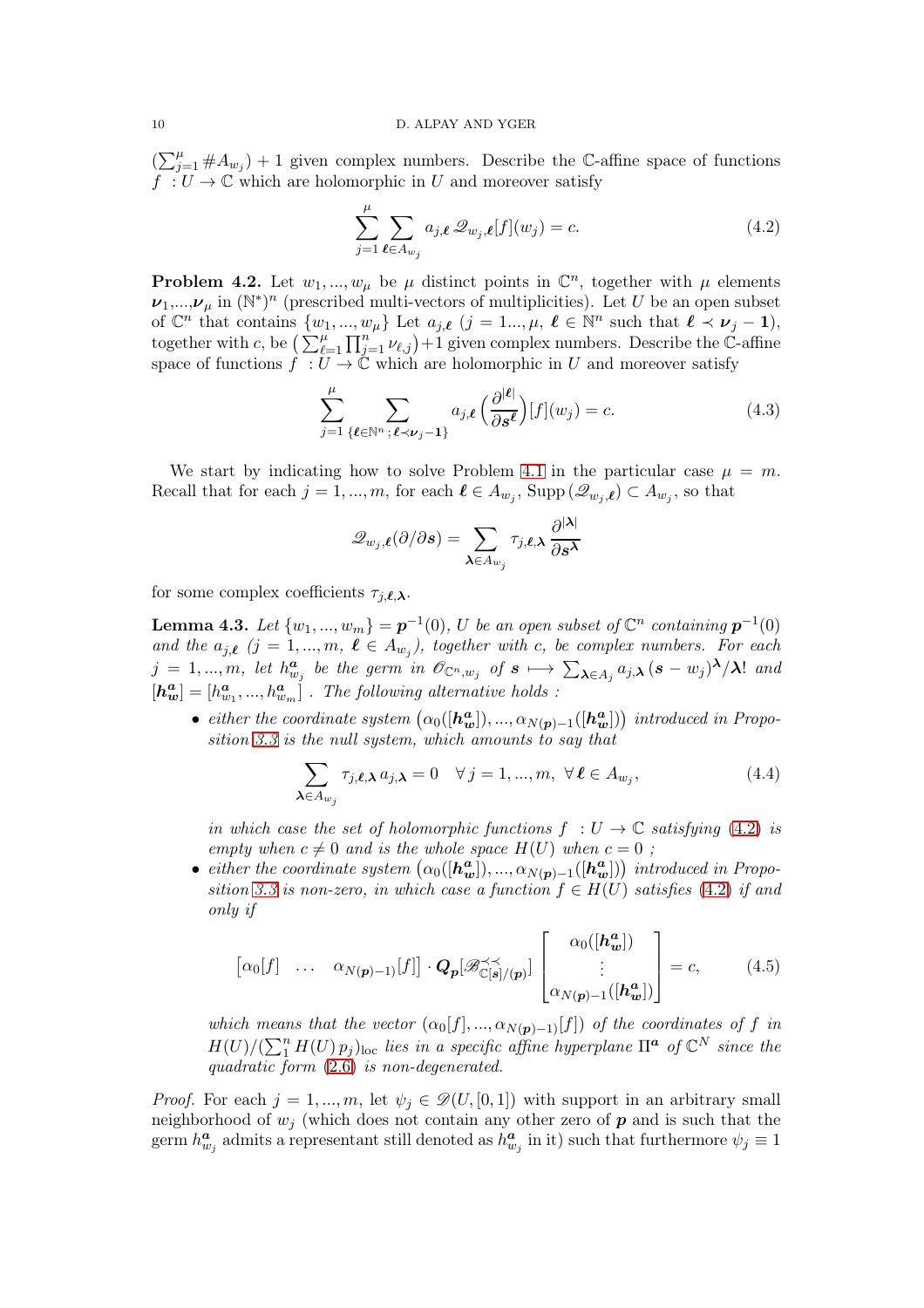about  $w_j$ . It follows from [\(2.12\)](#page-6-2) and [\(2.10\)](#page-5-2) that one can rewrite the left-hand side of [\(4.2\)](#page-11-1) as

$$
\sum_{j=1}^{m} \left\langle \left( \bigwedge_{j=1}^{n} \bar{\partial}(1/p_{j}) \right) (s), f(s) h_{w_{j}}^{a}(s) \psi_{j}(s) ds_{1} \wedge \cdots \wedge ds_{n} \right\rangle
$$
\n
$$
= \left\langle \left( \bigwedge_{j=1}^{n} \bar{\partial}(1/p_{j}) \right) (s), \operatorname{Lag}[f](s) \operatorname{Lag}[h_{w}^{a}](s) \left( \sum_{j=1}^{m} \psi_{j}(s) \right) ds_{1} \wedge \cdots \wedge ds_{n} \right\rangle
$$
\n
$$
= \operatorname{Res} \begin{bmatrix} \operatorname{Lag}[f](s) \operatorname{Lag}[h_{w}^{a}](s) ds_{1} \wedge \cdots \wedge ds_{n} \\ p_{1}(s), \ldots, p_{n}(s) \end{bmatrix}
$$
\n
$$
= [\alpha_{0}[f] \quad \ldots \quad \alpha_{N(p)-1)}[f]] \cdot Q_{p}[\mathscr{B}_{\mathbb{C}[s]/(p)}^{\prec}] \begin{bmatrix} \alpha_{0}([h_{w}^{a}]) \\ \vdots \\ \alpha_{N(p)-1}([h_{w}^{a}]) \end{bmatrix}.
$$

We now conclude using the fact that the quadratic form  $Q_p$  is non degenerated. The first situation in the alternative corresponds precisely (thanks to the role of the Nœtherian operators in the realisation of duality, see [\(2.14\)](#page-7-2)) to the fact that the system of linear relations  $(4.5)$  holds.

We may now state the solution to Problem [4.1.](#page-10-1)

<span id="page-12-0"></span>**Theorem 4.4.** Let  $p^{-1}(0) = \{w_1, ..., w_m\}$  and  $1 \leq \mu \leq m$ . Let U be an open subset of  $\mathbb{C}^n$  that contains  $\{w_1, ..., w_\mu\}$ . Let  $a_{j,\ell}$   $(j = 1, ..., \mu, \ell \in A_{w_j})$ , together with c, be  $(\sum_{j=1}^{\mu} \# A_{w_j}) + 1$  given complex numbers. For each  $j = 1, ..., \mu$ , let  $h_{w_j}^{\boldsymbol{a}}$  be the germ in  $\mathscr{O}_{\mathbb{C}^n, w_j}$  of  $s \longmapsto \sum_{\boldsymbol{\lambda} \in A_j} a_{j, \boldsymbol{\lambda}} (s - w_j)^{\boldsymbol{\lambda}} / \boldsymbol{\lambda}!$ . Let

$$
[\boldsymbol{h^a_w}]= [h^a_{w_1},...,h^a_{w_\mu},0_{w_{\mu+1}},...,0_{w_n}].
$$

The following alternative then holds :

• either the coordinate system  $(\alpha_0([\mathbf{h}_{w}^a]), ..., \alpha_{N(p)-1}([\mathbf{h}_{w}^a]))$  introduced in Proposition [3.3](#page-10-2) is the null system, which amounts to say that

$$
\sum_{\lambda \in A_{w_j}} \tau_{j,\ell,\lambda} \, a_{j,\lambda} = 0 \quad \forall \, j = 1, \dots, \mu, \ \forall \, \ell \in A_{w_j}, \tag{4.6}
$$

in which case the set of holomorphic functions  $f : U \to \mathbb{C}$  satisfying [\(4.2\)](#page-11-1) is empty when  $c \neq 0$  and is the whole space  $H(U)$  when  $c = 0$ ;

• either the coordinate system  $(\alpha_0([\mathbf{h}_{w}^{\mathbf{a}}]), ..., \alpha_{N(\mathbf{p})-1}([\mathbf{h}_{w}^{\mathbf{a}}]))$  introduced in Propo-sition [3.3](#page-10-2) is non-zero, in which case a function  $f \in H(U)$  satisfies [\(4.2\)](#page-11-1) if and only if [\(4.5\)](#page-11-2) holds, which means that the vector  $(\alpha_0[f], ..., \alpha_{N(p)-1}[f])$  of the coordinates of f in  $H(U)/(\sum_{1}^{n} H(U) p_j)_{\text{loc}}$  lies in a specific affine hyperplane  $\Pi^a$  of  $\mathbb{C}^N$  since the quadratic form  $(2.6)$  is non-degenerated.

*Proof.* One may assume that  $\mu < n$  since the result is already proved when  $\mu = m$ (Lemma [4.3\)](#page-11-3).

Let us first assume that  $\partial U$  does not contain any of the points  $w_j$  such that  $\mu < j \leq m$ . Let U be the union of U with open balls  $B(w_j, \varepsilon_j)$ ,  $j = \mu + 1, ..., n$ , where  $\varepsilon_j$  is strictly smaller than the distance from  $w_j$  to  $\overline{U}$ . Any holomorphic function  $f : U \to \mathbb{C}$  which satisfies [\(4.3\)](#page-11-4) can be considered as  $f_{|\tilde{U}}$  where  $f: U \to \mathbb{C}$  satisfies [\(4.2\)](#page-11-1) with  $\tilde{a}_{j,\ell} = a_{j,\ell}$ for any  $j = 1, ..., \mu$  and any  $\ell \in A_{w_j}, \tilde{a}_{j,\ell} = 0$  for any index  $j = \mu + 1, ..., m$  and any  $\ell \in A_{w_j}$ ,  $\tilde{c} = c$ . Conversely, given any such holomorphic solution  $\tilde{f} : \tilde{U} \to \mathbb{C}$  of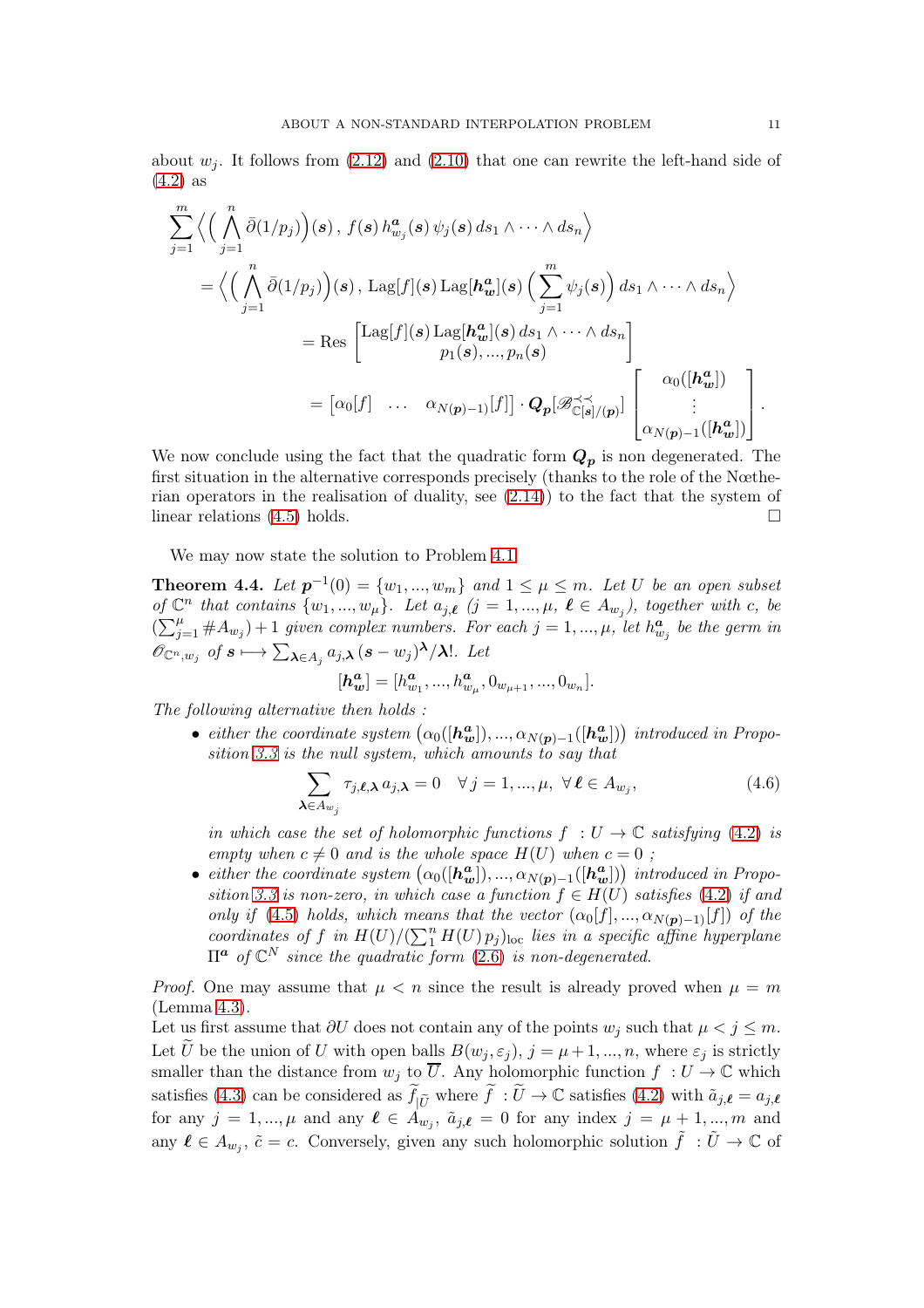[\(4.2\)](#page-11-1) in  $\hat{U}$  (with the  $a_{i,\ell}$  replaced by  $\tilde{a}_{i,\ell}$ ), it restricts to U as a solution of [\(4.3\)](#page-11-4). The conclusion of Theorem [4.4](#page-12-0) follows then from that of Lemma [4.3.](#page-11-3)

Consider now the case when  $\partial U$  may contain some  $w_j$  for  $j = \mu + 1, ..., m$ . Let  $(U_k)_{k \geq 0}$ be an increasing sequence of open subsets such that  $\{w_1, ..., w_\mu\} \subset U_k \subset \overline{U_k} \subset U$  which exhausts U. It is equivalent to say that  $f : U \to \mathbb{C}$  is solution of [\(4.2\)](#page-11-1) in U or that for any  $k \in \mathbb{N}$ , its restriction  $f_{|U_k}$  is solution of [\(4.2\)](#page-11-1) in  $U_k$  (the data  $a_{w_j,\ell}$  and c remaining unchanged). For any  $k \geq 0$ , we showed that the alternative proposed in the statement of Theorem [4.4](#page-12-0) hold. As pointed out in Remark [3.2,](#page-9-1) we also know that the coordinate system  $(\alpha_0[f], ..., \alpha_{N(p)-1}[f])$  (f being arbitrarily continued in  $\widetilde{U}_k = U_k \cup \bigcup_{j=\mu+1}^m B(w_j, d(w_j, \overline{U_k})/2)$  does depend only of the germs of f at the points  $w_j$  for  $j = 1, ..., \mu$ . On the other hand the condition on  $[h_w^a]$  which governs the alternative proposed in the statement of Theorem [4.4](#page-12-0) (when  $U = U_k$ ) does not depend on k. Hence this alternative still holds in the limit case  $U_{\infty} = U$ . Theorem [4.4](#page-12-0) is thus proved in general.  $\Box$ 

Consider as an example the particular situation where  $p$  is a sequence of univariate monic polynomials respectively in the variables  $s_1, ..., s_n$ , as in the series of Examples [2.1](#page-3-1) till [2.5.](#page-7-3) In this case, the  $p_j$  being as in [\(2.8\)](#page-5-3), the set  $A_w$  which is related to the point  $w = (\xi_{1,\kappa_1}, ..., \xi_{n,\kappa_n}) \in \mathbf{p}^{-1}(0)$  is

$$
A_w = \{ \ell \in \mathbb{N}^n \, ; \, \ell \prec \nu_w(p) := (\nu_{1,\kappa_1}, ..., \nu_{n,\kappa_n}) - 1 \},
$$

with cardinal  $\prod_{\ell=1}^n \nu_{\ell,\kappa_{\ell}}$ . Since one has in this case

$$
\sum_{j=1}^m \#A_{w_j}=N(\boldsymbol{p})=\dim_\mathbb{C}(\mathbb{C}[\boldsymbol{s}]/(\boldsymbol{p})),
$$

the first alternative in Lemma [4.3](#page-11-3) leads in this particular case to  $a_{w_i,\lambda} = 0$  for any  $j = 1, ..., m$ , for any  $\lambda \in A_{w_j}$  for dimension reasons. This holds also for which what concerns the first alternative in Theorem [4.4](#page-12-0) in the case  $1 \leq \mu < m$ : it boils down in this case to the conditions  $a_{j,\lambda} = 0$  for any  $j = 1, ..., \mu$ , for any  $\ell \in \mathbb{N}^n$  such that  $\ell \prec \nu_w(p)-1.$ 

Consider now  $\mu \geq 1$  distinct points in  $\mathbb{C}^n$ , paired with vectors of prescribed multiplicities  $\nu_1, \dots, \nu_\mu$  in  $(\mathbb{N}^*)^n$  as in Problem [4.2.](#page-11-0) If  $w_j = (\xi_{j,1}, \dots, \xi_{j,n})$ , let us form the  $n$  univariate monic polynomials

$$
p_j(s_j) := \prod_{\ell=1}^{\mu} (s_j - \xi_{\ell,j})^{\nu_{\ell,j}} \in \mathbb{C}[s_j], \quad j = 1, ..., n.
$$

Let  $\mathbf{d} = (\deg p_1, ..., \deg p_n)$ , where  $\deg p_j = \sum_{\ell=1}^{\mu} \nu_{\ell,j}$  for  $j = 1, ..., n$ . A monomial basis for  $\mathbb{C}[s]/(p)$  is provided thanks to Euclid's algorithm in the separated variables  $s_1, ..., s_n$  as

$$
\mathscr{B}_{\boldsymbol{p}}^{\text{euclid}} = \{ \dot{\boldsymbol{s}}^{\boldsymbol{k}} \, ; \, \boldsymbol{k} \in \mathbb{N}^n \text{ with } \boldsymbol{k} \prec \boldsymbol{d} - 1 \}.
$$

From now on, one organizes this basis with respect to the lexicographical order on the multi-exposants of monomials in  $\mathbb{C}[s]$ . Keeping to such ordering, let

$$
\boldsymbol{Q}_{\boldsymbol{p}}^{\text{euclid}} := \left[ \text{Res} \begin{bmatrix} \boldsymbol{s}^{\boldsymbol{k}_1 + \boldsymbol{k}_2} \, ds_1 \wedge \cdots \wedge ds_n \\ p_1(s_1), \dots, p_n(s_n) \end{bmatrix} \right]_{\boldsymbol{k}_1, \boldsymbol{k}_2 \in \mathbb{N}^n} . \tag{4.7}
$$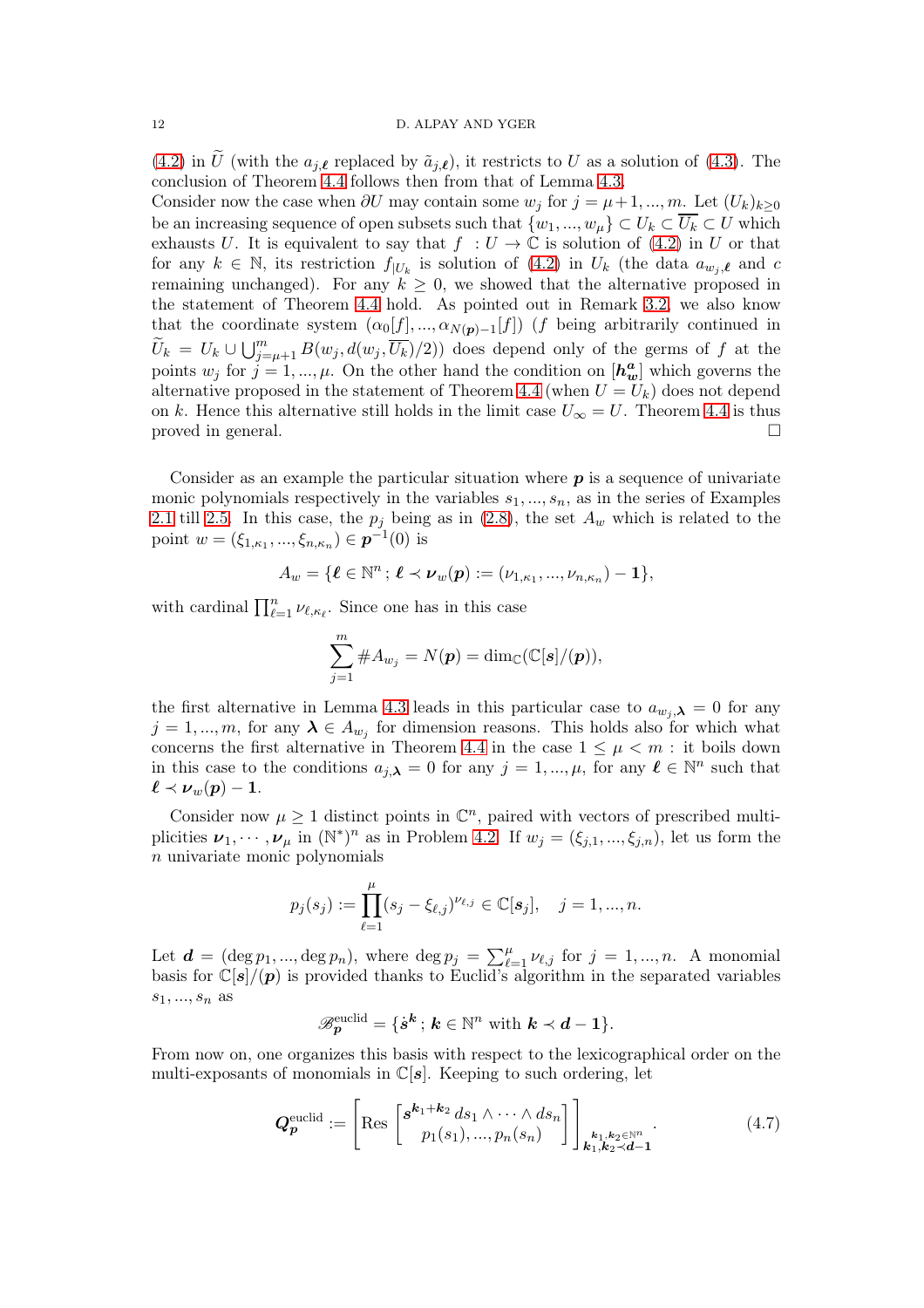The  $(k_1, k_2)$  entry of such a matrix is obtained as the coefficient  $\gamma_{k_1, k_2, d-1}$  of  $s^{d-1}$  in the expansion as a geometric series about 0 of

$$
\boldsymbol{s}\mapsto \boldsymbol{s}^{\boldsymbol{k}_1+\boldsymbol{k}_2}\,\prod_{j=1}^n\Big(\frac{1}{1+\frac{p_j(s_j)-s_j^{d_j}}{s_j^{d_j}}}\Big)=\sum_{\{\boldsymbol{\kappa}\in\mathbb{Z}^n\,;\,\kappa\prec \boldsymbol{k}_1+\boldsymbol{k}_2\}}\gamma_{\boldsymbol{k}_1,\boldsymbol{k}_2,\boldsymbol{\kappa}}\,\boldsymbol{s}^{\boldsymbol{\kappa}}.
$$

For each  $j = 1, ..., \mu$ , let  $\psi_j \in \mathscr{D}(\mathbb{C}^n, [0, 1])$  be a test-function which is identically equal to 1 near  $w_j$  and identically equal to 0 about any point in  $p^{-1}(0) \setminus \{w_j\}$ . Given a list  $a = \{a_{j,\ell} : j = 1, ..., \mu, \ell \in \mathbb{N}^n \text{ with } \ell \prec \nu_j - 1\}$ , consider the Lagrange interpolator  $\text{Lag}[\dot{\boldsymbol{h_w^a}}] \in \mathbb{C}[\boldsymbol{z}]$  defined as

$$
\text{Lag}[h_w^n](z) = \sum_{j=1}^{\mu} \left\langle \left( \bigwedge_{j=1}^n \bar{\partial}(1/p_j) \right) (s), \right.\n\left. \left( \sum_{\ell \prec \nu_j - 1} a_{j,\ell} \frac{(s - w_j)^{\ell}}{\ell!} \right) \left( \prod_{j=1}^n \frac{p_j(z_j) - p_j(s_j)}{z_j - s_j} \right) \psi_j(s) \, ds_1 \wedge \dots \wedge ds_n \right\rangle
$$
\n
$$
= \sum_{\{\mathbf{k} \in \mathbb{N}^n : \mathbf{k} \prec \mathbf{d} - 1\}} \tau_{\mathbf{k}}(\mathbf{a}) \, z^{\mathbf{k}}. \tag{4.8}
$$

One can now state the following result with respect to Problem [4.2.](#page-11-0)

**Theorem 4.5.** Let  $w_1, ..., w_\mu$  be  $\mu$  distinct points in  $\mathbb{C}^n$ , together with  $\mu$  elements  $\nu_1,...,\nu_\mu$  in  $(\mathbb{N}^*)^n$ . Let U be an open subset of  $\mathbb{C}^n$  that contains  $\{w_1,...,w_\mu\}$ . Let  $a_{j,\ell}$  $(j = 1...,\mu, \ell \in \mathbb{N}^n$  such that  $\ell \prec \nu_j - 1$ , together with c, be  $\left(\sum_{\ell=1}^{\mu} \prod_{j=1}^{n} \nu_{\ell,j}\right) + 1$ given complex numbers such that the  $a_{j,\boldsymbol{\ell}}$  (for  $j=1,...,\mu, \ \boldsymbol{\ell} \prec \boldsymbol{\nu}_j)$  are not all equal to 0. An holomorphic function  $f : U \to \mathbb{C}$  satisfies [\(4.3\)](#page-11-4) if and only if there are coefficients  $\alpha_k$ ,  $k \prec d$ , where  $d_j = \sum_{\ell=1}^{\mu} \nu_{\ell,j}$  for  $j = 1, ..., \mu$ , such that

<span id="page-14-1"></span>
$$
f(s) = \sum_{\{\pmb k \in \mathbb{N}^n\,;\, \pmb k \prec \pmb d - \pmb 1\}} \alpha_{\pmb k}\, \pmb s^{\pmb k} + g(\pmb s)
$$

where  $g$  is an holomorphic function in  $U$  which belongs locally to the ideal generated by the univariate polynomials  $p_j(s_j) = \sum_{\ell=1}^{\mu} (s_j - w_{\ell,j})^{\nu_{\ell,j}}$  (j = 1, ..., n) and  $(\alpha_k)_{k \prec d-1}$ satisfies

$$
\begin{bmatrix} \alpha_0 & \cdots & \alpha_{d-1} \end{bmatrix} \cdot \mathbf{Q}_p^{\text{euclid}} \cdot \begin{bmatrix} \tau_0(a) \\ \vdots \\ \tau_{d-1}(a) \end{bmatrix} = c,
$$

where the coefficients  $\tau_k(a)$  ( $k \in \mathbb{N}^n$ ,  $k \prec d-1$ ) are those of the Lagrange interpolator  $(4.8).$  $(4.8).$ 

<span id="page-14-0"></span>*Proof.* This is an immediate application of Theorem [4.4.](#page-12-0)

#### 5. Conclusions

We have presented a new algebraic approach, based on residue theory and duality (see [\[9,](#page-15-13) [11,](#page-15-14) [12\]](#page-15-3)) to solve a scalar interpolation problem in several complex variable. In a future work we plan to exploit the present methods in the matricial case to study the counterpart of the bitangential interpolation problem (see e.g. [\[6\]](#page-15-15)) in the present setting. We focused here on the algebraic point of view. Hilbert space constraints will be considered elswhere. Both the methods and results are different from the ones